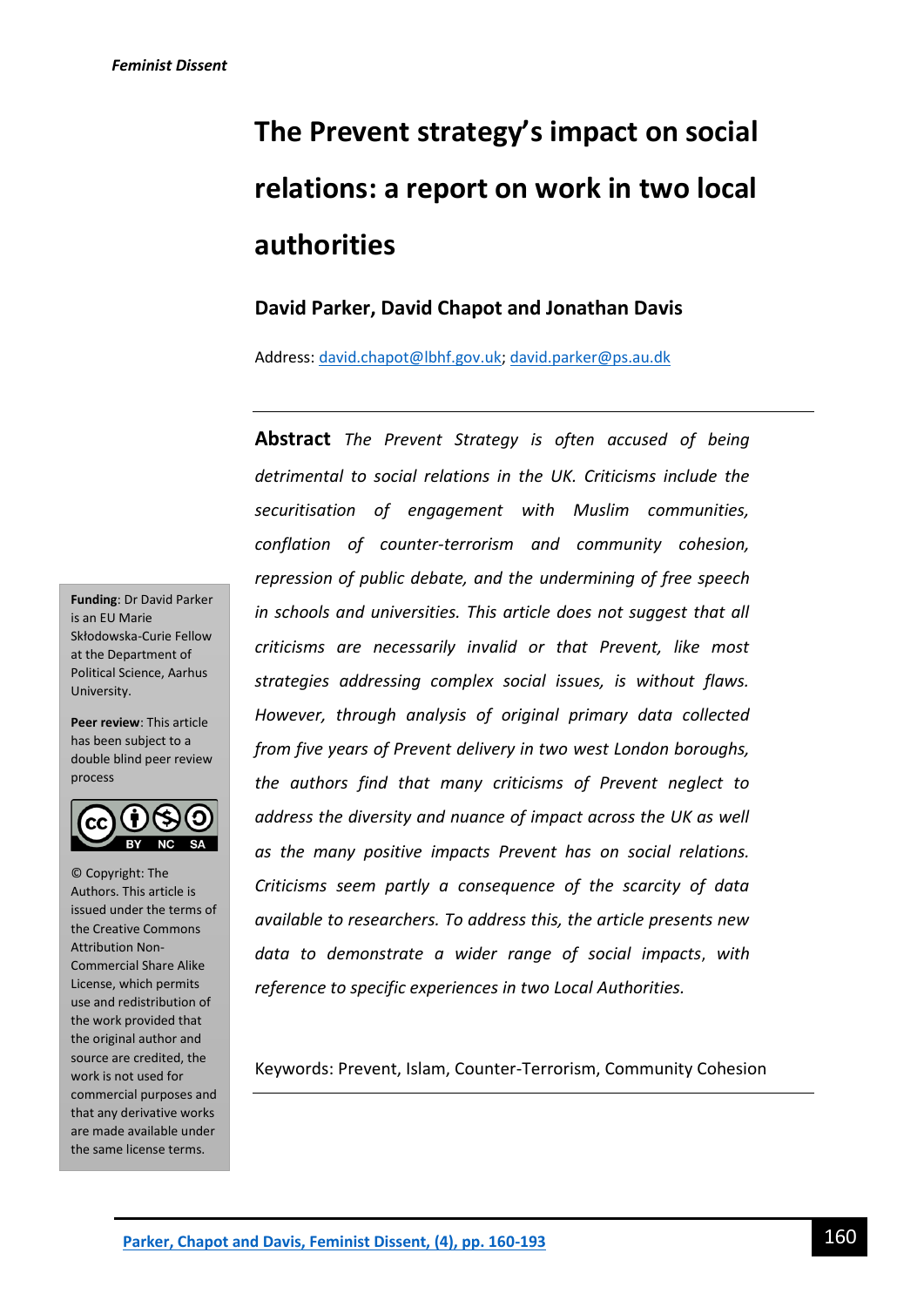## **Introduction**

In early 2016, UK tabloid media (Shammas 2016), broadsheet newspapers (*The Guardian* 2016), and mainstream news channels (*BBC* 2016b) reported a story of a 10-year-old schoolboy being questioned by police based on a spelling mistake – he had written that he lived in a 'terrorist house' (rather than a 'terraced house'). The case, which was reported in reference to the Prevent Duty, was picked up by international media and reported across the globe in countries as diverse as Russia (*RT* 2016), Israel (*Ghert-Zand* 2016) and New Zealand (*news.com.au* 2016). The reports influenced UK civil groups in their assessments of the social impact of the Prevent Strategy. For instance, following this case, the Muslim Council of Britain suggested that Prevent views young people through 'the lens of security and [they] are being seen as potential terrorists rather than students' (*BBC* 2016b). This example is illustrative of much of the reporting and negative perceptions of the Prevent Strategy, despite Lancashire Police clarifying that the visit to the child's house was a joint one made between the local police and social services, which took place because of a wider range of safeguarding concerns, and was not investigated as a terror incident (Barrett & Jamieson 2016; *BBC* 2016b).

In the same period, a referral was received by the Prevent Team in the London Borough of Hammersmith & Fulham and the Royal Borough of Kensington & Chelsea (henceforth referred to as the Kensington team) regarding an isolated teenager, where concerns were raised regarding proximity to far right extremism. Practitioners had noted several worrying comments denigrating Muslims, including suggesting that 'all Muslims are terrorists'. The teenager had also made some comments regarding purchasing weapons and viewed online videos about explosives. To address these concerns, support around critical thinking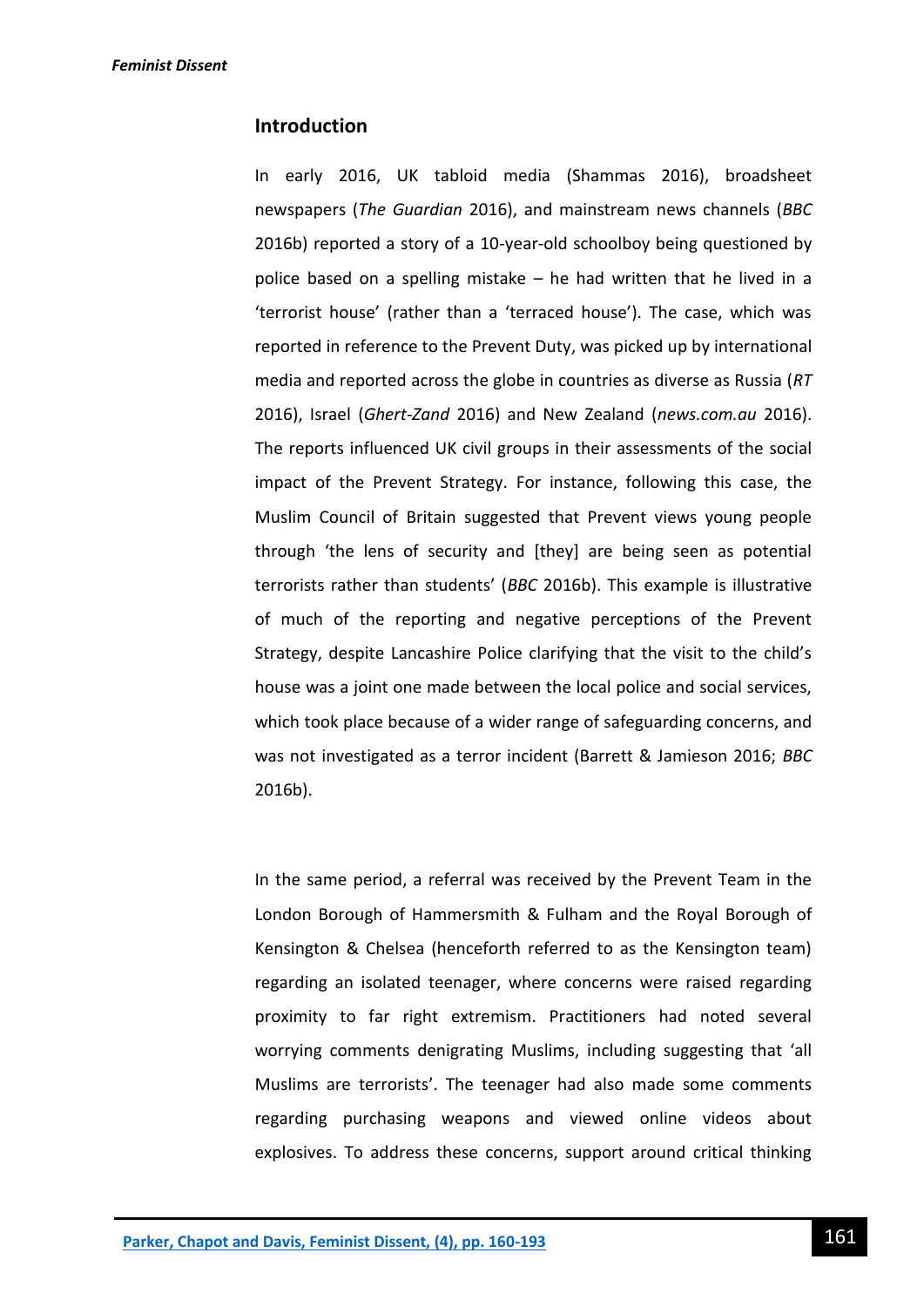was provided to the relevant teaching staff and advice around e-safety and general safety was provided to the family. An intervention provider engaged with the teenager to unpick and critically discuss some of the messaging the individual had encountered online. This intervention, typical of Prevent's focus on safeguarding, was not published in a single media, government or civil outlet. These two examples illustrate the nature of much of the analysis carried out in relation to the Prevent Strategy: i) legitimate challenges to the conceptual underpinnings of Prevent and its practical implementation are often intertwined with misreporting and misunderstanding, ii) analysts and reporters have little sight of Prevent's successes and, iii) individual incidents are taken as reflective of national delivery, with analysis frequently failing to reflect the nuances and variations within local work.

These issues, while more prominent amongst activists and popular media, are also apparent in much of the academic response to the Prevent Strategy, with researchers relying on often partial, or in some cases inaccurate, information. Unsurprisingly, framings of the Prevent Strategy as damaging to social relations in the UK are common. While some criticisms may have validity, discussions to date have often been one-sided and based on anecdotal information or single-case studies, in part because of the scarcity of primary data available to researchers. This article seeks to address this by contributing original primary data to provide an empirically rich analysis of the impact of the Prevent Strategy on social relations, with reference to women and girls where possible. The paper will summarise academic literature addressing the social impact of Prevent, highlighting two of the most consistent and prominent criticisms, and assess some of the assumptions they are based on. The article does not seek to suggest all criticism is invalid  $-$  like many strategies designed to address complex, social issues, Prevent is not flawless. The article is not a dogmatic defence of Prevent (although the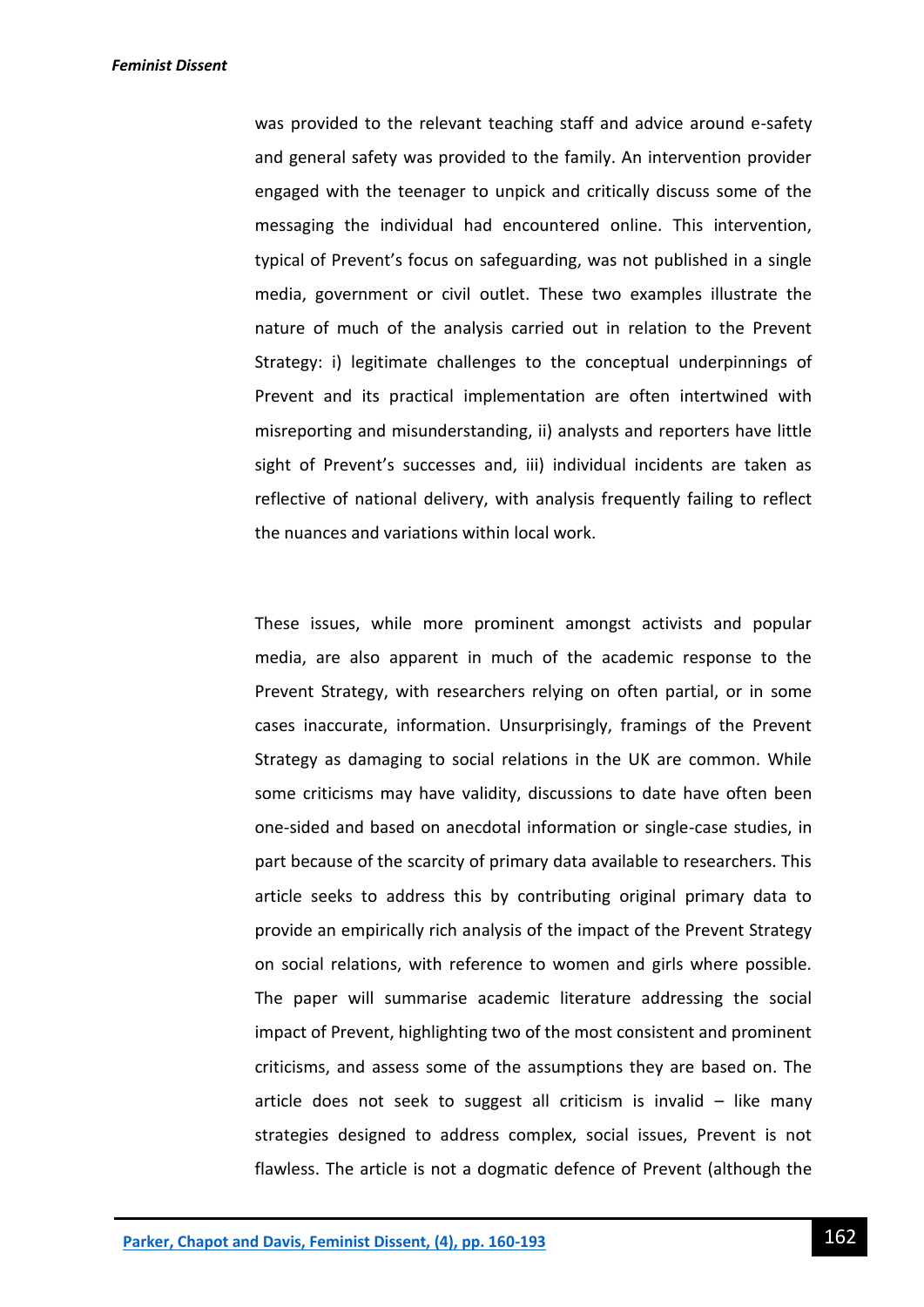authors accept that their perceptions are likely to be partly shaped by their roles), nor does it reject the potential for negative or unintended consequences to result from poorly designed or delivered efforts to prevent terrorism (Schmid 2013: 48; Sageman: 2016). However, the authors aim to demonstrate that criticisms of Prevent are often oversimplified, neglecting to address the diversity of impact across the UK as well as the many positive impacts on social relations. As such, its intention is to add to and inform the debate about the social impacts of the Prevent Strategy.

## **Methodology**

A search of multiple academic databases, including Scopus and Web of Science, was conducted across February to April 2017 to identify Englishlanguage peer-reviewed journal articles and books focused on the social impact of the Prevent Strategy. A small number of documents produced by independent think-tanks were also included, where they focused directly on the topic. A review of the documents allowed the authors to collate a catalogue of the primary criticisms and to draw out two of the most prominent to form the focus of this article. To ensure policy relevance, the article focuses on post-2011 criticisms, following the review and update of the Prevent Strategy that year (Henry 2016). English and international media sources were used to illustrate the reach and frequency of these criticisms, but these sources did not influence the selection of the key critiques. To address the two primary criticisms of the Prevent Strategy's impact on social relations, with reference to women and girls, the authors drew on primary data collected by the Kensington team over the past five years of local authority Prevent delivery. The data includes information from the delivery of Prevent projects, safeguarding activities (e.g. Channel), and conversations with representatives of the community and wider public sector partners. The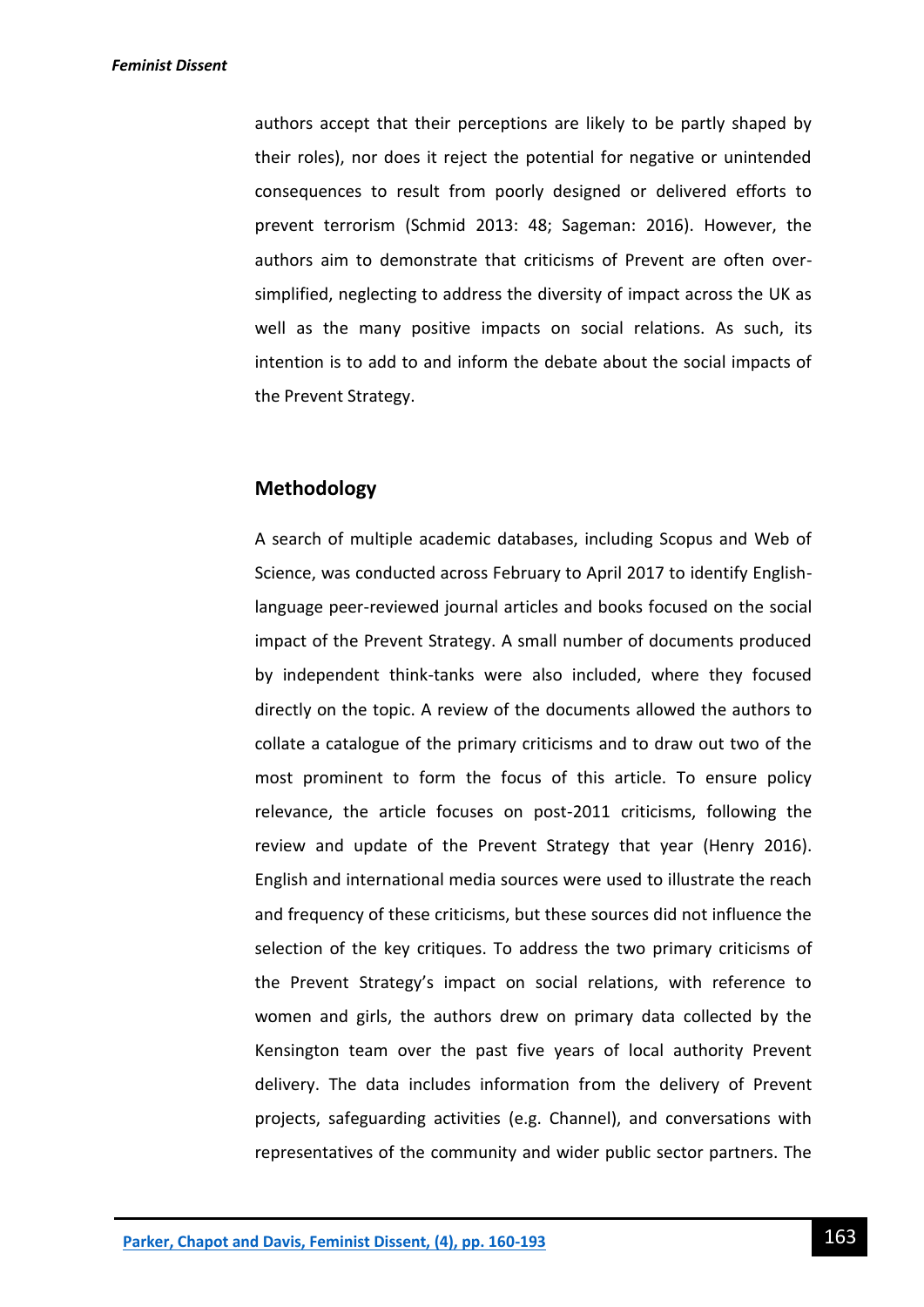### *Feminist Dissent*

approach employed in the two boroughs towards Prevent delivery is known as the 'Kensington Model' (Parker & Davis 2017). While there are several criticisms that the article could have focused on, it is limited to two in order to allow space for in-depth analysis and presentation of new data – areas where many studies of Prevent are lacking.

Through the literature review and access to primary data, the authors identify instances where the criticisms are either factually incorrect, excessively sweeping through their neglect of local variances, or ignore (or, more likely, were unaware of) the positive social impacts of the strategy. The Kensington team aspires to be as transparent as possible (Patel 2016; Parker & Davis 2017) but the importance of preserving the right to anonymity of individuals involved in Prevent projects and safeguarding means that information provided by the Kensington team is not referenced, other than to explain here that it is drawn from secure, local authority information that is overseen by a robust management and governance structure. The data presented is the limit of what can be shared within the confines of the Data Protection Act 1998 and no further information will be shared on individual cases referred to in this paper.

The authors recognise that several of the terms used throughout the article are debated both theoretically and politically in relation to counter-terrorism, particularly 'radicalisation', 'extremism', and 'vulnerable'. For instance, there are a range of scholarly models used to explain or analyse radicalisation (King & Taylor 2011; McCauley & Moskalenko 2008; Dalgaard-Nielsen 2010), debates about the most appropriate level of analysis (Sageman 2004), a wide range of proposed definitions (Schmid 2013), and competing positions over whether the focus should be on cognitive or behavioural aspects (Neumann 2013).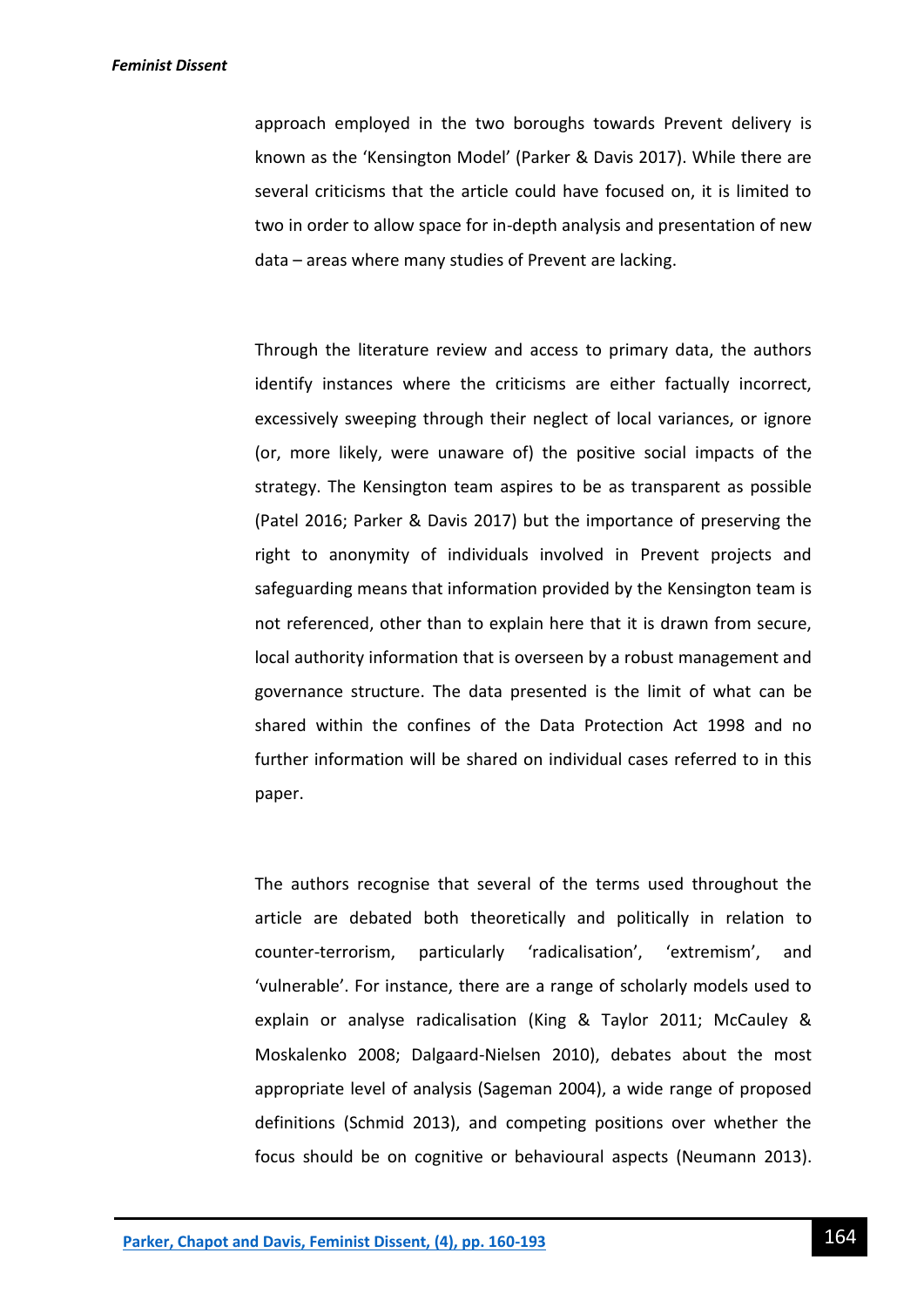Some scholars even contest the utility of the term, arguing that its (usually) cognitive focus often has little connection to actual terrorism (Borum 2011) or is used instrumentally by governments or the media (Hoskins & O'Loughlin 2009). However, to ensure consistency within this special edition, this article accepts the definitions of these three terms as provided by the Prevent Strategy (HM Government 2011).

### **Literature Review**

As Henry (2016) notes, academic critiques of the Prevent Strategy have evolved over time. Distinctions vary most significantly before and after the review of the Prevent Strategy in 2011. Pre-2011 assessments of social impacts focused on issues that included framing Muslim communities as 'suspect', creating resource envy amongst non-Muslim organisations, and conflating counter-terrorism and community cohesion (Henry 2016; Mythen et al. 2016: 195; Thomas 2014; Briggs 2010; Stevens 2009). While some criticisms remained consistent following the review, the more focused project work, the stated distinction between counter-terrorism and community cohesion, and the removal of National Indicator 35 (Understandings of local Muslim communities) meant that the focus of critiques changed in some respects. This was particularly so following the 2015 Prevent Duty, which introduced a legal requirement for a range of public sector organisations and professionals, including teachers and healthcare staff, to pay 'due regard to the need to prevent people from being drawn into terrorism' (HM Government 2015b: 2).

Prevent's statutory footing and tighter focus on security has meant that more recent analysis has had a strong focus on the perceived erosion of civil liberties and human rights, with authors identifying various issues within this theme. For instance, Kundnani suggests that a state narrative which assigns extremist speech and beliefs as the most significant factors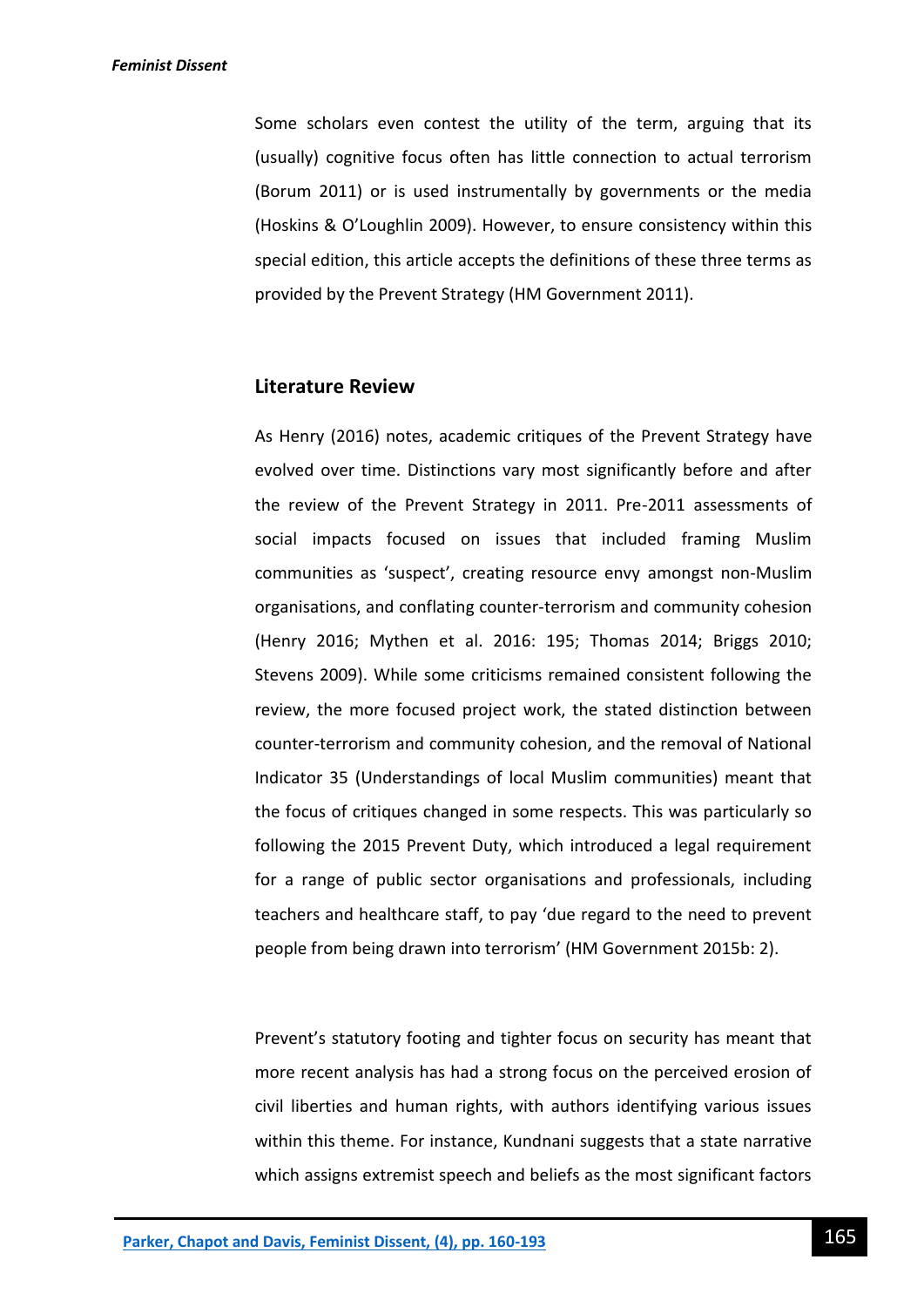*Feminist Dissent*

in causing terrorism 'legitimizes the erosion of civil rights and fosters social divisions' (Kundnani, 2015: 8). Stanford and Ahmed (2016: 42) suggest that restriction of free speech could leave families reluctant to discuss issues at home which would impinge upon their right to respect for family life, while monitoring of students' online use would undermine privacy rights. As will be outlined below, this theme extends to reviews of the strategy's impact on freedom of debate and dissent across a range of groups in society (Ramsay 2017) and broader social impacts, such as the potential for the strategy to undermine freedom of expression within academia (Durodie 2016; O'Donnell 2016) and to 'go against the essential nature of higher education' (Kyriacou et al. 2017). This attention on the implications of Prevent to public sector professionals is increasingly prominent, focusing not only on schools and universities, but also on the potential impacts on social workers and health professionals, with concerns around the securitisation of their work and undermining issues of confidentiality, trust, and care (Summerfield, 2016; McKendrick & Finch, 2017).

As will be detailed, emphasis on the securitisation of Muslim communities is the primary criticism that has remained prominent across assessments of both versions of the Prevent Strategy, with some scholars arguing that, despite a more theoretical distinction, the strategy has been impossible to disaggregate in this way in practical delivery, thus creating Muslims as an 'other' and undermining cohesion work (Thomas, 2014; Awan, 2012). Other works expand on this theme with Thomas (2015), for instance, arguing that resources put towards a 'securitised' Prevent policy could have been more productively spent on nonsecuritised efforts to promote good community cohesion. Perhaps the most critical line of assessment found amongst both pre and post-2011 articles is that activities delivered under the Prevent Strategy are counter-productive and could fuel, rather than prevent, extremism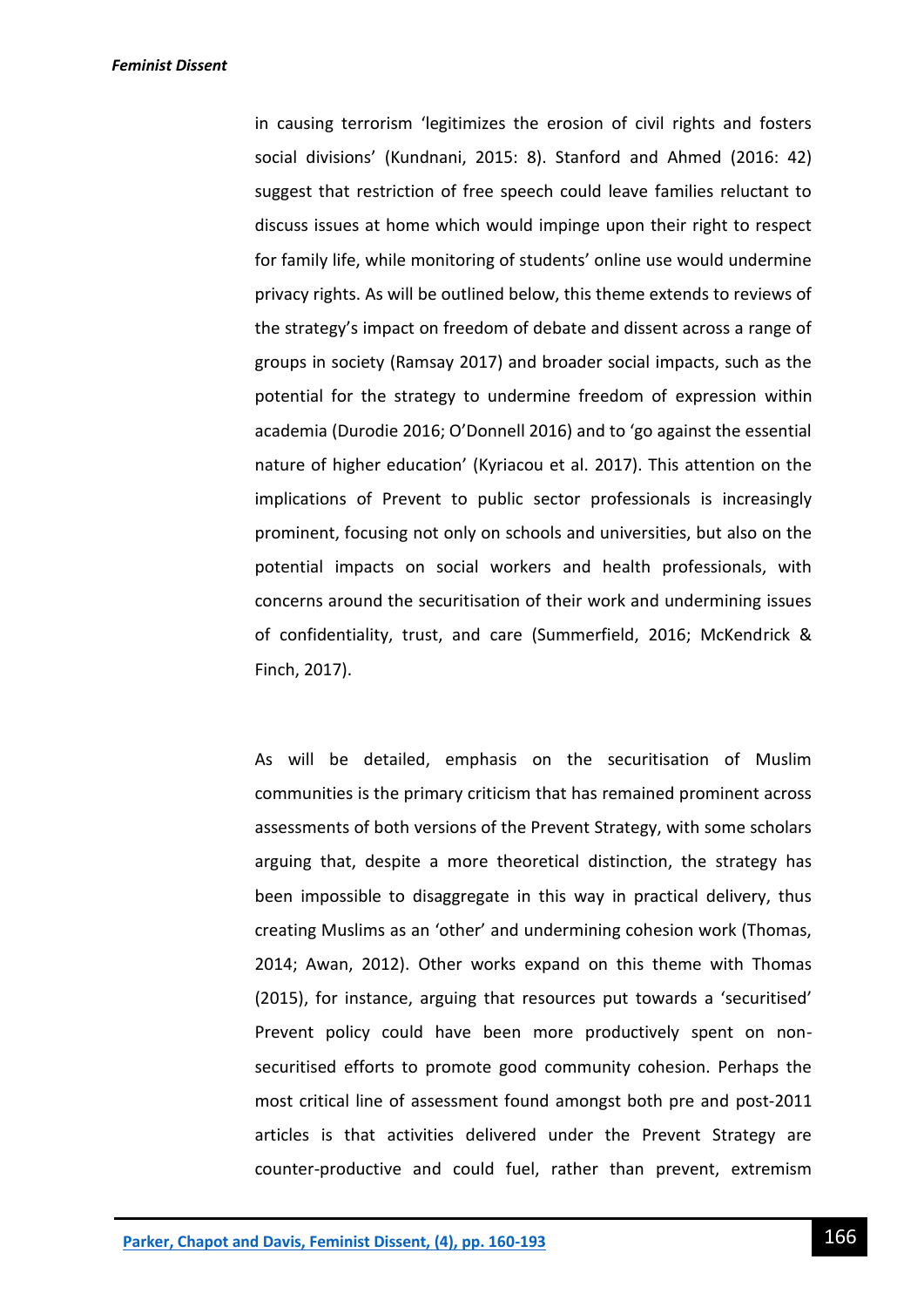(Stevens, 2009; Kundnani, 2015). The following sections will address the two most prominent and pervasive criticisms in the academic literature, seeking to add nuance to their framings and to introduce wider understanding of Prevent's social impact, including positive impacts.

### **Critique 1: Securitisation of Muslim Communities**

One of the most common critiques of Prevent is that the strategy securitises Muslim communities, suggesting that it targets Muslims, rendering Muslim communities a suspect 'other' (Awan 2016: 1166). This argument is common in mainstream media and some educational unions. Dr Fahid Qurashi goes as far as to argue that Prevent 'gives people permission to hate Muslims' (Qurashi, 2016) and a National Union of Teachers motion posited that Prevent 'risks being used to target young Muslim people' (Harris 2016). Critiques are also common in the academic community. For example, Heath-Kelly argues that Prevent views Muslims as either 'at risk' or 'risky' (2016: 10), while others have raised concerns about 'surveillant aspects of the strategy […] directed squarely at the Muslim communities' (Mythen, Walklate & Peatfield 2017: 183) and the 'securitising approach that affects the lives of young British Muslims' (Coppock and McGovern 2014: 242). These criticisms not only fail to fully account for efforts to counter the risk of far-right extremism in the UK; they also paint the work Prevent does in partnership with Muslim communities as potentially Islamophobic. Overall, this securitisation argument fits into two broad strands. The first is that Prevent is focused on Islam and Muslims. The second is the notion that Prevent's engagement with Muslim communities reflects the government's belief that Muslims are a threat. Despite this critique being objectionable in itself, the consequence may also fuel grievances within Muslim communities.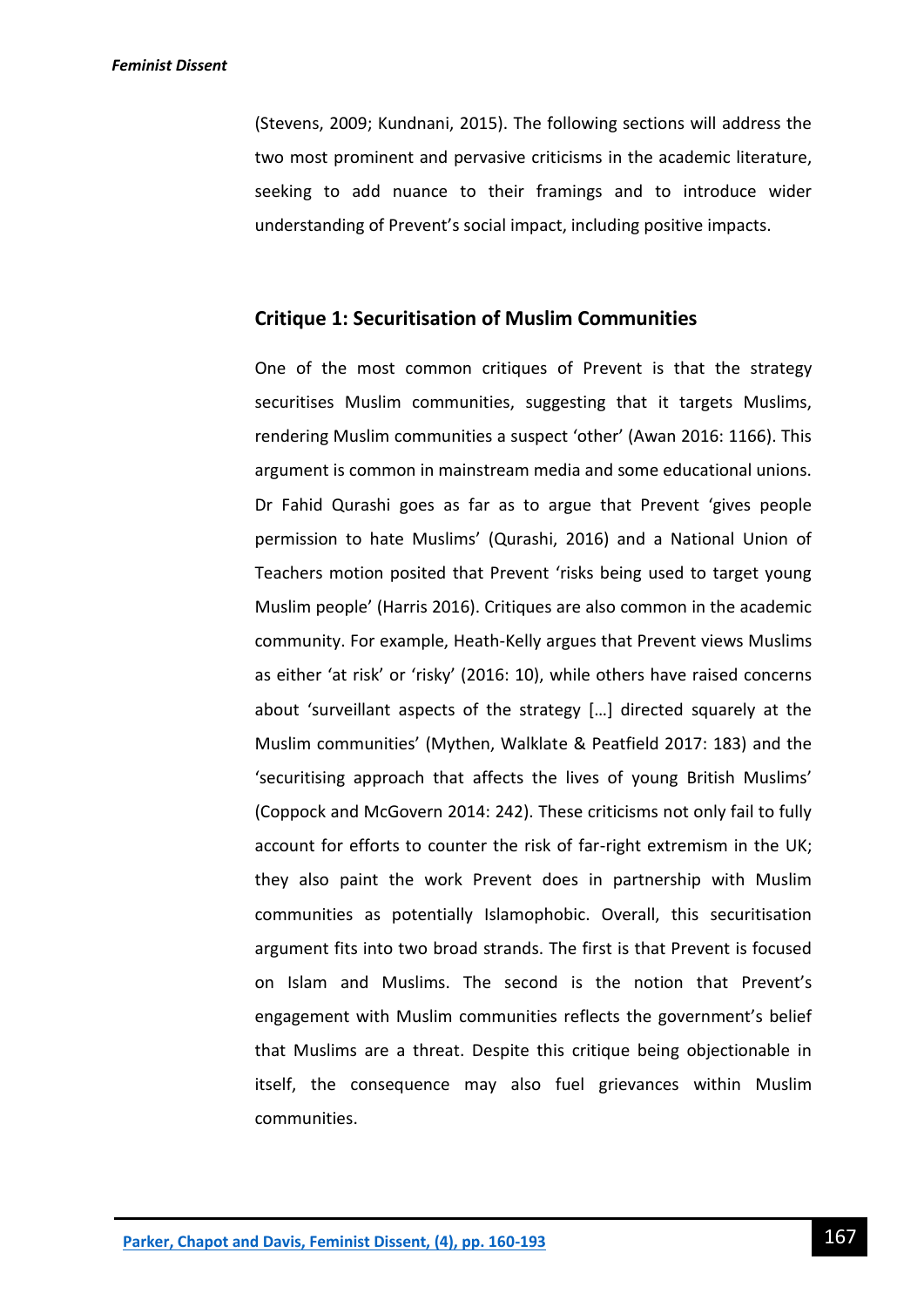### **Prevent is focused on Muslims/Islam**

The first component of the securitisation critique is that Prevent is focused exclusively or primarily on Islam and Muslims. Employing Hillyard's theory of 'suspect communities' (1993), Awan argues that elements of the Prevent Strategy 'alienate[s] sections of the Muslim community' and ultimately 'target[s] a certain faith (Islam)' (Awan 2012: 1168 & 1170). Ragazzi adds nuance to the idea of a 'suspect community', contending that Prevent contributes to 'policed multiculturalism', whereby some community members are considered to be 'risky' (Ragazzi 2016: 14). Elshimi (2017) similarly argues that Prevent has entrenched the notion of a problematic Muslim identity, while Ramsay posits that Prevent 'is in practice targeting coercion at Muslim students' (2017: 1762). Other assessments argue that Prevent's consideration of far right extremism is not given appropriate levels of focus (Bentley 2015), or that Prevent's focus is narrowly targeting Daesh/al Qaeda-inspired extremism (Powell, 2016).

These assessments do not always consider the strategy's stated goal to 'address all forms of extremism' (HM Government 2011: 6), which is regularly reflected in the Kensington Prevent team's experience. The Kensington team have been approached with concerns relating to violent anarchism, animal rights extremism, the expressed desire to kill members of the armed forces, and far right extremism. In responding to varied local risks and vulnerabilities, the Kensington team liaises and works with a wide range of third sector groups, such as charities, women's organisations, and religious institutions. This approach to delivering Prevent is recognition that vulnerabilities to radicalisation are not limited to one religious or social group (*The Telegraph* 2015; *BBC* 2013; Sageman 2011: 74). For example, in the 2016/17 financial year, the Kensington team provided training designed to help attendees understand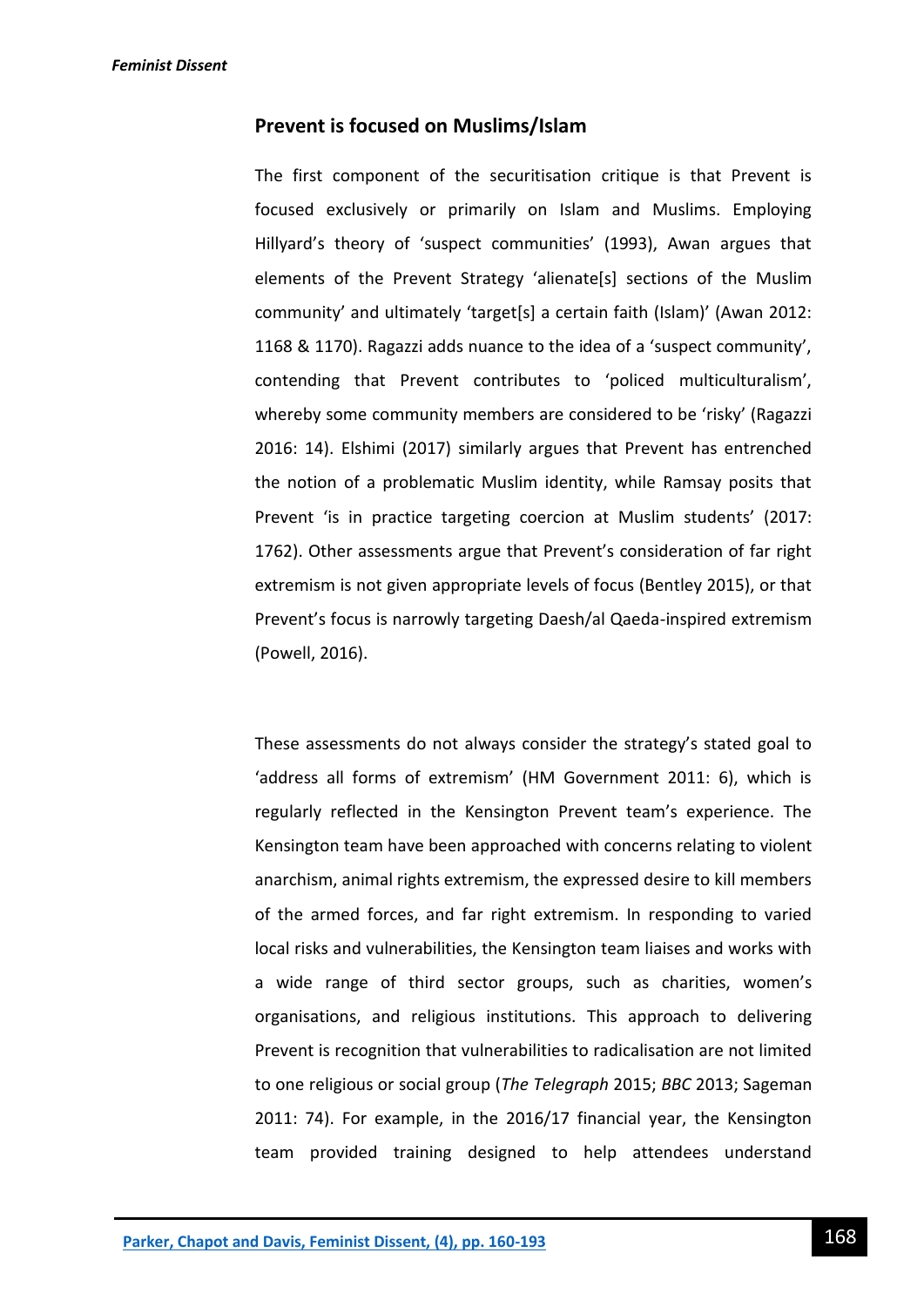radicalisation and recognise vulnerabilities to over 3,600 staff in schools, community based organisations, and the local authority. This training addressed the risks posed by far right extremism and Daesh/al Qaedainspired extremism equally, with case studies from both ideologies. The sessions also explored broader vulnerabilities that could be relevant to radicalisation, irrespective of religion or social background.

The Kensington team also offers schools activities to support students through commissioned third-party organisations and its Prevent Education Officer. Engagements can be delivered to whole assemblies, specific year groups or single classes. The approach is broader than discussing issues relating to extremism alone, particularly with younger audiences, and instead seeks to foster greater resilience among students. In the 2016/17 financial year, the Prevent Education Officer and thirdparty organisations engaged over 4,800 students in classroom workshops or assemblies. These sessions worked with students on issues including identity, stereotyping, propaganda, and the importance of critical thinking.

As noted, the Kensington team's training to local authority and school staff handles the issue of far right extremism and Daesh/al Qaedainspired extremism equally. As illustrated by the actions of Thomas Mair and Pavlo Lapshyn, and the increase in the number of terror arrests linked to far right extremism, this approach reflects the diverse threat picture which the UK faces (Farmer 2017). To address this risk, a variety of projects and engagements nationally are tailored to meet the threat of far right extremism. One example is 'No Love For Hate' project, which runs between two colleges in Luton and explores a range of issues, including tolerance, radicalisation, and far right extremism (Bedfordshire on Sunday 2017). As such, Prevent's local and national approach to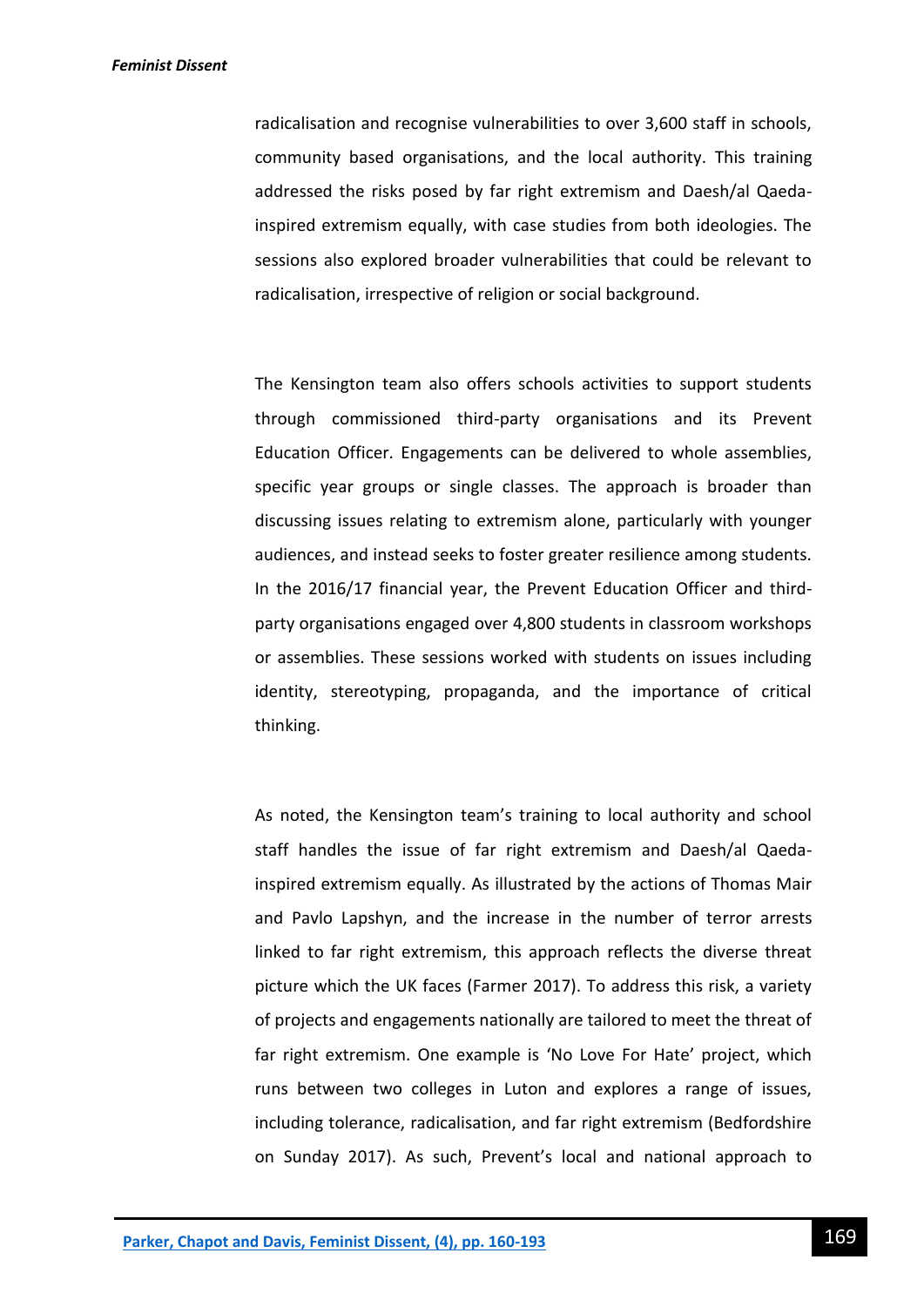### *Feminist Dissent*

extremism is a response to a threat-picture that varies significantly across boroughs and regions, is liable to change, and does not focus exclusively on one ideology or social group. Indeed, national figures show that almost one-in-three Prevent referrals now relate to far right extremism (Pasha-Robinson 2017).

Nonetheless, while Prevent addresses a breadth of ideologies and engages individuals from a range of communities, the argument that Prevent targets Islam and Muslims overlooks a crucial counterpoint: Daesh, and attacks inspired by the group, pose what then-Prime Minister David Cameron described as a 'greater and deeper threat to our security than we have known before' (Cameron 2014). In a 2015 press release, MI5 reported that 'the UK is facing an unprecedented level of threat with Syria and Iraq increasingly at the forefront of MI5's work' (MI5 2015), indicating that the threat posed by Daesh and al Qaeda is a high priority for the intelligence services. This national picture is mirrored in the two boroughs. Of the individuals who were referred to the team in the 2016/2017 financial year and subsequently discussed at the Channel Panel during the 2016/17 financial year, just under 70% of individuals were considered, in view of concerns relating to vulnerabilities to Islamist-inspired extremism.

While Muslim scholars have widely denounced al Qaeda and Daesh's acts as being un-Islamic (Markoe, 2014), these extremist groups nonetheless target men and women of the Muslim faith with highly sophisticated propaganda, posing a serious safeguarding risk. This propaganda also targets women (Ingram 2016), as demonstrated by Daesh appointing a female spokesperson, 'reflecting the key roles of women in communication, propaganda and recruitment' (Gaub & Lisiecka 2016: 2). Consequently, part of Prevent's role is to challenge Daesh narratives and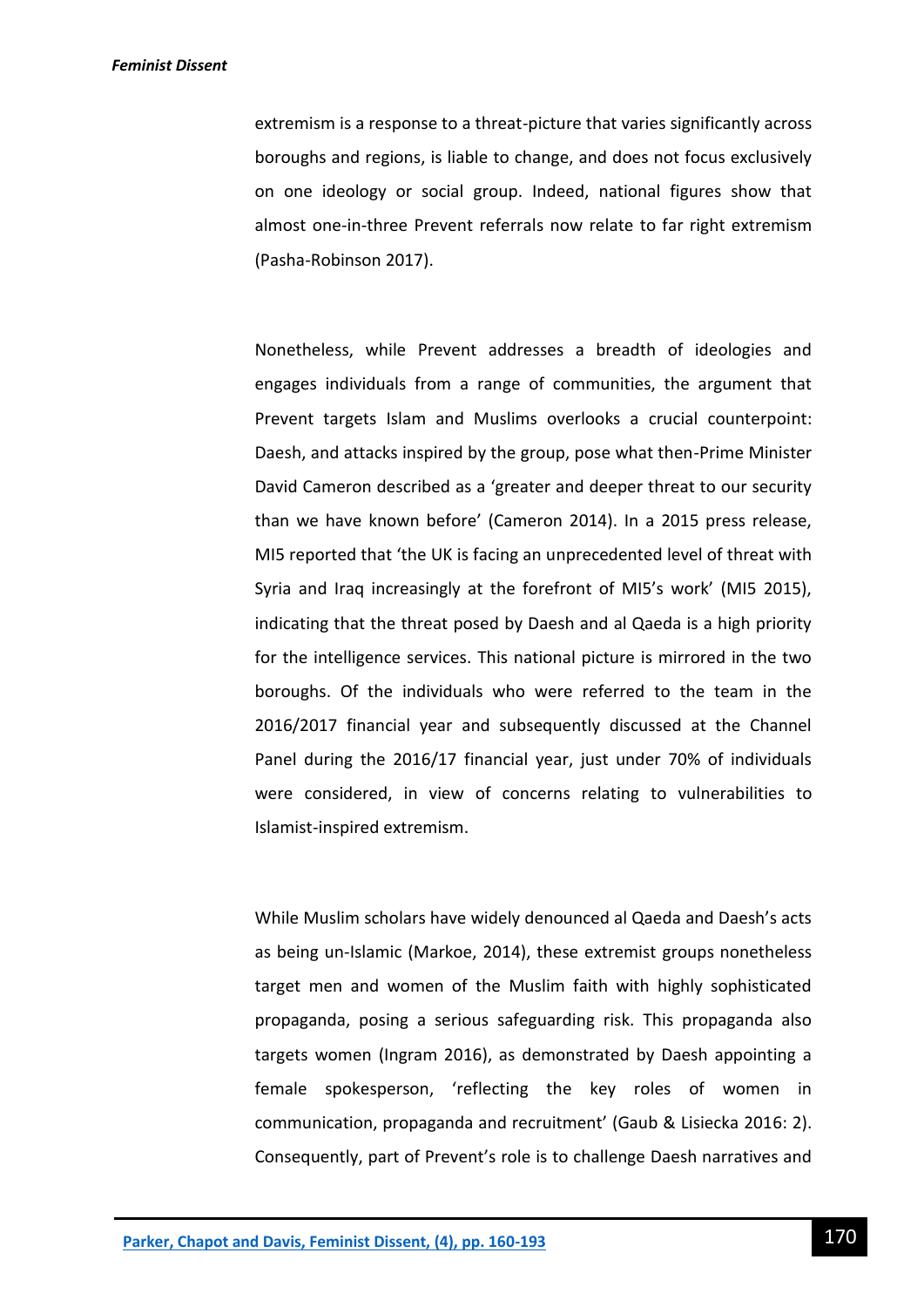provide safeguarding support to Muslim individuals identified as vulnerable, in view of concerning behaviours identified on an individual basis. This is a proportionate response for a Prevent team working in an area where individuals from the Muslim and black, Asian, and minority ethnic (BME) communities have travelled to Daesh-controlled territory in Syria and Iraq (Booth et al. 2016). While the Kensington team's Prevent delivery reflects the varied risks present across the two local authorities, engagement with Muslim communities is an important response to Daesh's and al Qaeda's sophisticated propaganda, which has targeted Muslim communities (Gartenstein-Ross, Barr & Moreng, 2016). Working with the principle that support should be prioritised in keeping with evidence based risk or vulnerability, the Kensington team have also developed support options specifically for women, in response to the demonstrated risk of young women supporting extremist groups or travelling to Daesh-controlled areas of Syria and Iraq (Evans 2016).

# **Engagement with Muslims shows that Prevent views Muslims as risks/threats and fuels grievance**

Some assessments view Prevent practitioners' efforts to engage with Muslim communities as a reflection that the government views Muslims broadly as a risk. Heath-Kelly argues that Prevent has resulted in Muslims being viewed as risky by identifying risk factors and linking them to a single community, ultimately making terrorism pre-emptively 'governable' (2013: 395). Ali (2015) similarly criticises Prevent for seeking to govern Muslim conduct. O'Toole suggests that this approach has led to 'a series of wide-ranging interventions in Muslim religious, social and civil structures, with the aim of reforming, managing, regulating and "disciplining" Muslim conduct' (O'Toole et al. 2016: 164). These critiques posit that Prevent creates a framework for risk through which the government can exert control (Heath-Kelly 2012; Mythen et al. 2017;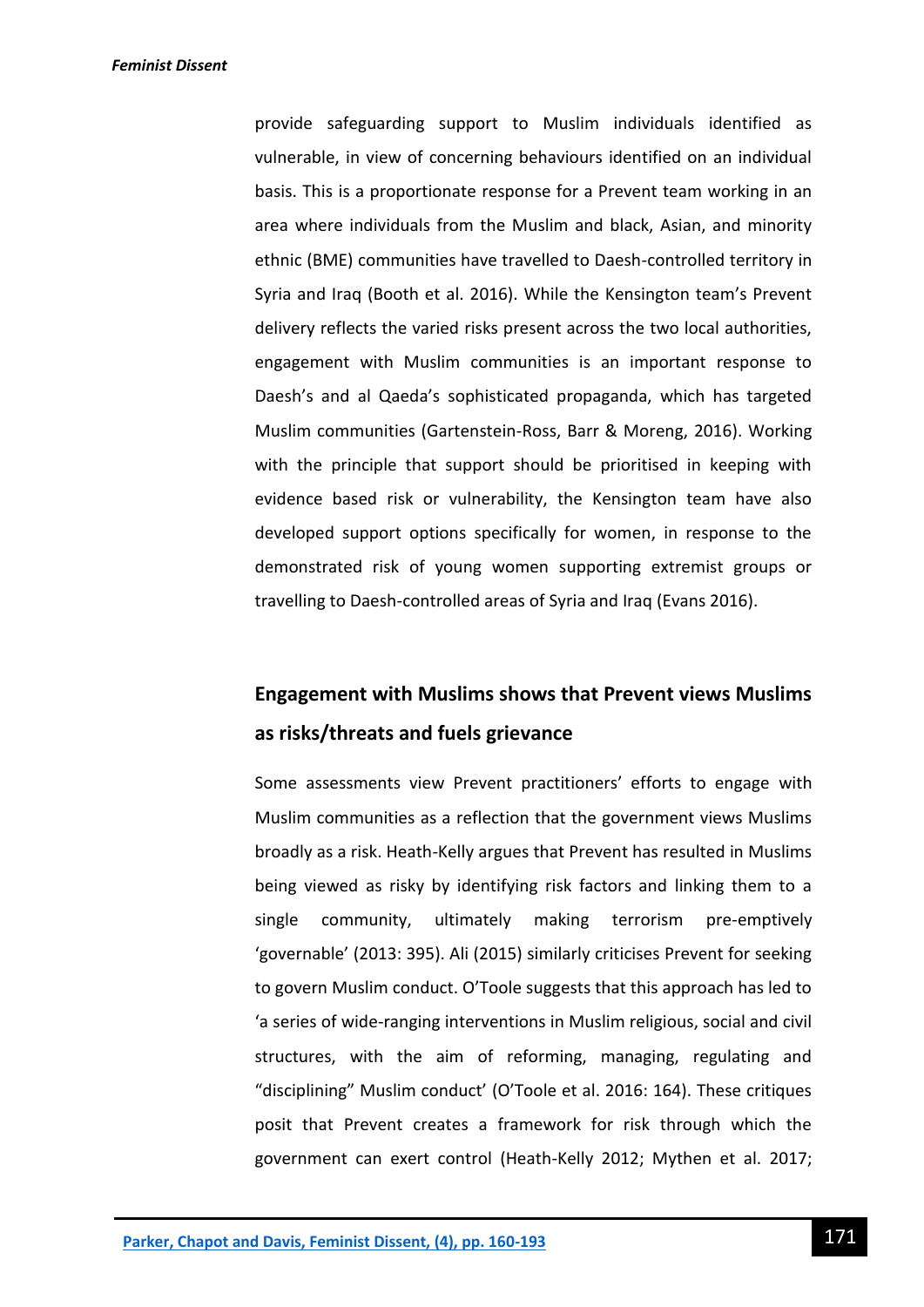### *Feminist Dissent*

Ragazzi 2016). Some commentators have suggested that this approach to Prevent is a significant source of grievance for Muslim communities. Indeed, David Anderson QC, former Independent Reviewer of Terrorism Legislation, argued that:

It is perverse that Prevent has become a more significant source of grievance in affected communities than the police and ministerial powers […] that are exercised under the Pursue strand of the CONTEST strategy. (Anderson 2016: 3)

The authors agree that engagement activity that treats a group, whether a Muslim community or another, homogeneously and through the prism of risk is flawed and counter-productive. However, framing all engagement with Muslim groups through this lens fails to recognise the range of positive engagements conducted through Prevent and undermines successful partnership working that produces positive social impacts. The Kensington team engages Muslim community groups based on the premise they are one of many actors that can help to keep vulnerable people safe (notably considering the theological elements of much of Daesh's propaganda), not because they are a risk.

One example is the Prevent Advisory Group (PAG), which was established in 2011. Although initially met with suspicion by some community groups (Patel 2016), after regular meetings consisting of frank and open conversations, PAG now has a regular membership of 24 faith, community, and youth organisations. The monthly meeting between the Kensington team and local community groups, including women's groups, is a vital element of the Kensington Model (Parker & Davis, 2017). PAG is an opportunity for local groups to make suggestions for local Prevent delivery and to receive updates from the Kensington team. The meetings reflect the importance placed on being embedded in local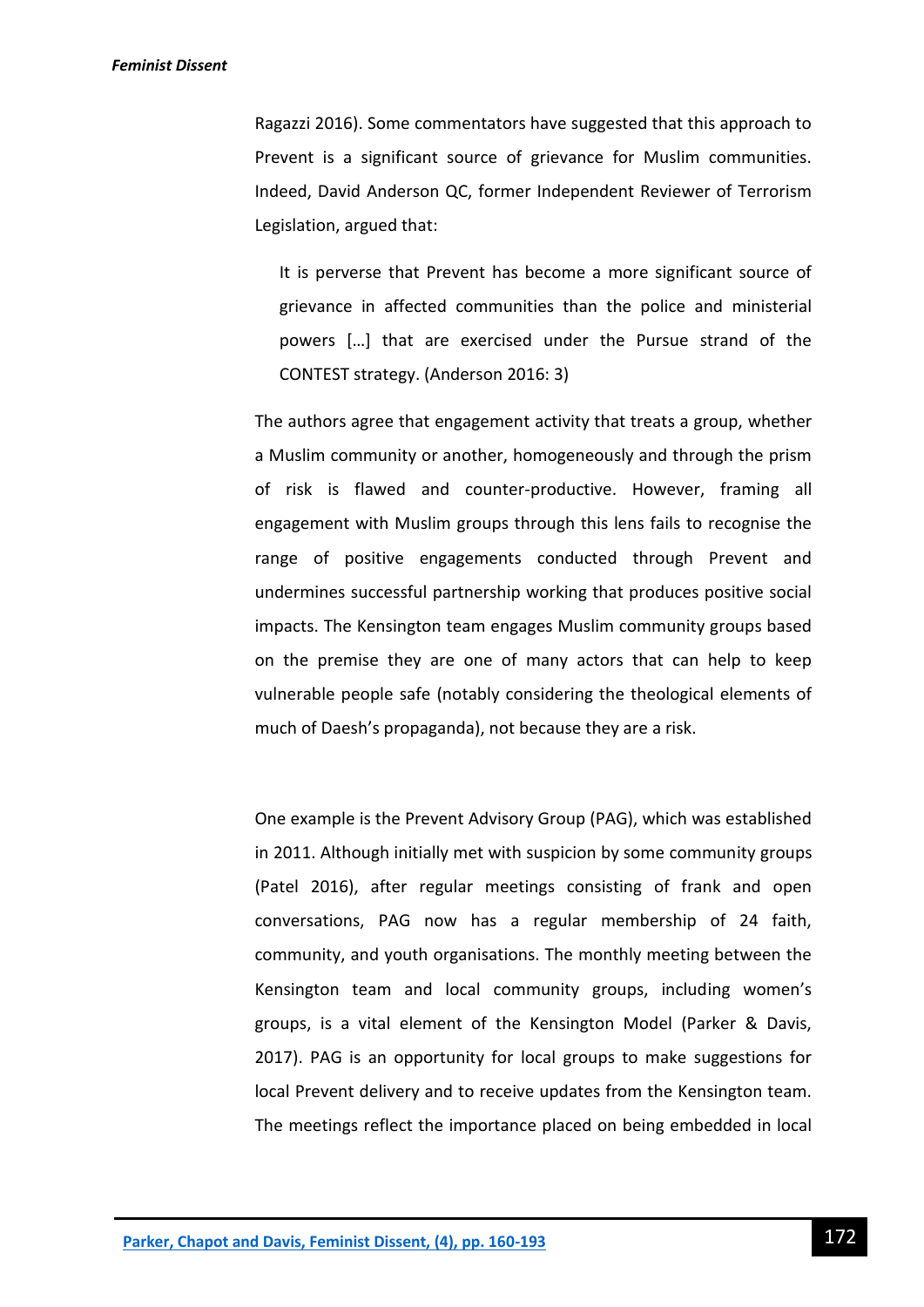communities, being aware of concerns, and working together. One PAG member from a local mosque commented that:

We believe the PAG partnership is extremely useful and helpful as seen at times of great emergencies as well as for promoting common understanding on issues of common concern. (West London mosque representative, 2017)

Indeed, the relationship has developed to the point where some of the safeguarding support that can be offered is delivered with local community and faith groups. One example of this is through work with women and girls. It is apparent that groups, including Daesh, have targeted women using social media campaigns to encourage them to play an active role (Gaub & Lisiecka 2017; Pues 2016): recent arrests in London (Harley 2017) and a precedent of young women travelling from London to Syria (BBC 2016a) indicates such tactics may be working. The Kensington team's work with PAG has enabled a range of support options to be made available to women, including a 20-week Supporting Vulnerable Women (SVW) project and the Strengthening Families Strengthening Communities (SFSC) programme.

The SVW project was co-designed with a community organisation during the 2013/2014 financial year. These workshops were run for women – where concerns had been raised regarding isolation, troubled upbringings, lack of interaction with British society, and holding conspiratorial views – to promote discussion and awareness of several topics, including participation in British society and how to challenge extremist narratives. The SVW project had a positive social impact on many of the women who took part in the workshops. For example, when asked 'do you feel more confident about engaging in wider society?' upon completion of the programme, 85% of those vulnerable women felt 'more confident' or 'much more confident' about engaging with wider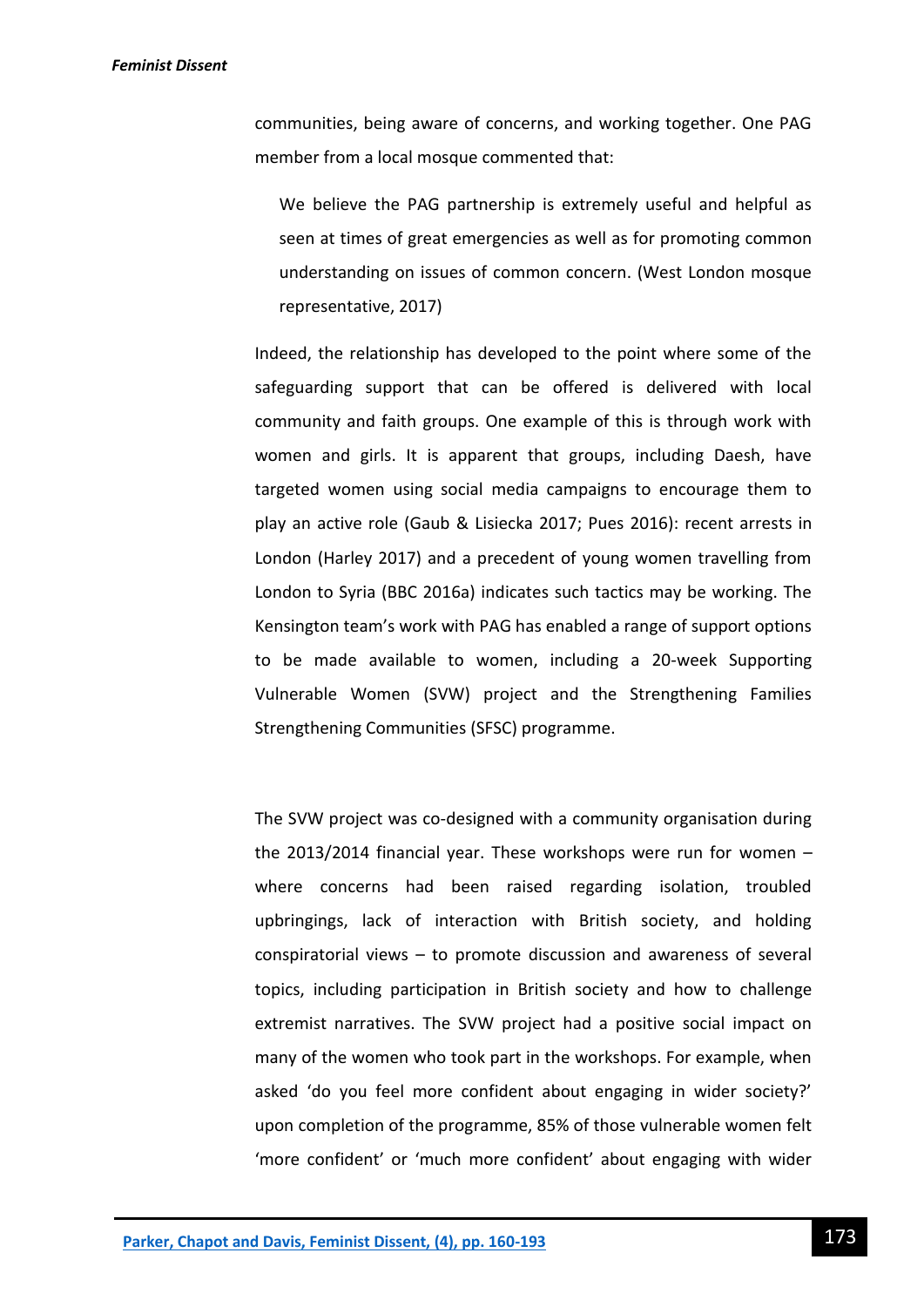society. These support options contrast with Thomas' critique that Prevent has a 'clear reluctance to support empowerment work with Muslim women' (Thomas 2014: 33) and highlights the positive social impacts that can result from working and engaging with Muslim groups.

Another support option provided by community groups working with the Kensington team is SFSC, a parenting class. In the 2016/17 financial year, six parenting programmes were delivered to 84 parents, comprising 14 three-hour sessions. This project has been particularly well attended by mothers who accounted for just over 80% of attendees during the 2016/2017 financial year. Local community organisations delivered these parenting programmes with qualified facilitators and sought to raise parents' awareness of the risks their children may face, including substance abuse, child sexual exploitation and radicalisation, and learning how these risks could be mitigated or countered. Over 500 participants across the two boroughs have completed the programme since it began in 2011, showing the benefits of partnering with local community groups in tackling radicalisation and other safeguarding concerns. The team received positive feedback from attendees regarding the ability to protect and support their children. One mother from a 2014/15 class said:

[I have] established '15 minutes' with each child. I have learnt so much about my child. Now my child will talk and discuss issues with me whereas before I never knew what was going on in their head. (Project Participant, 2014/15)

Similarly, one mother from the 2014/2015 financial year cohort said the 'course has filled a big gap' and a mother from the same cohort said:

The course has given me confidence not only to speak to my children about sensitive issues like extremism, but also has given me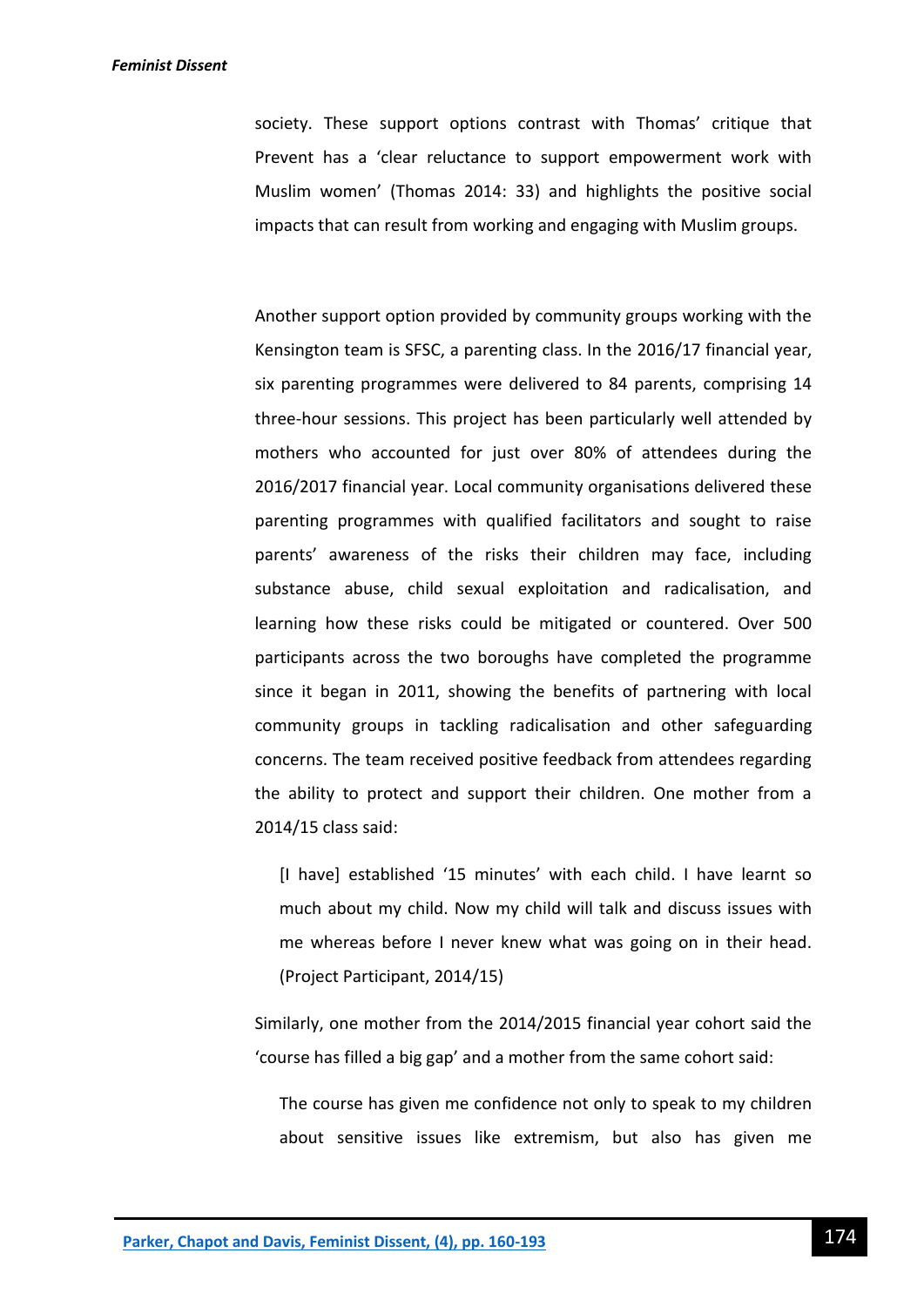confidence to speak to teachers and to ask for help if I need it. (Project Participant, 2014/15)

One of the community groups we worked with engaged significantly with female community members and worked in partnership with the Kensington team to deliver the SFSC programme. That organisation shared the below feedback:

Both community groups have benefited from the awareness raised of issues around radicalisation which was done through the projects with parents. That is why I am happy to be a part of all the meetings and discussions [that] took place during the past 18 months. (Local community group representative 2017)

This feedback suggests that, through meetings such as PAG, community groups can influence and guide local delivery of Prevent projects. In some cases, the groups can co-deliver projects to ensure that the Kensington team's outputs are impactful and reflect the needs of local communities, as opposed to fuelling community grievance. Engagement with Muslim communities enables groups to influence local delivery as partners, not as perceived risks, resulting in better social impacts for communities, including women.

### **Critique 2: Repression of Debate and Dissent**

A second prominent criticism is that the Prevent Strategy impacts on free speech by repressing debate and dissent. This criticism can be subdivided into two separate concerns. The first is that Prevent is - at least partially responsible for the creation of an environment in which people are afraid to discuss certain topics. Several dynamics are often identified as contributing to this. Firstly, individuals may exercise self-censorship (Wolton 2017: 7; Ramsay, 2017) in a context where practitioners, who are unclear as to how the strategy relates to them, may consider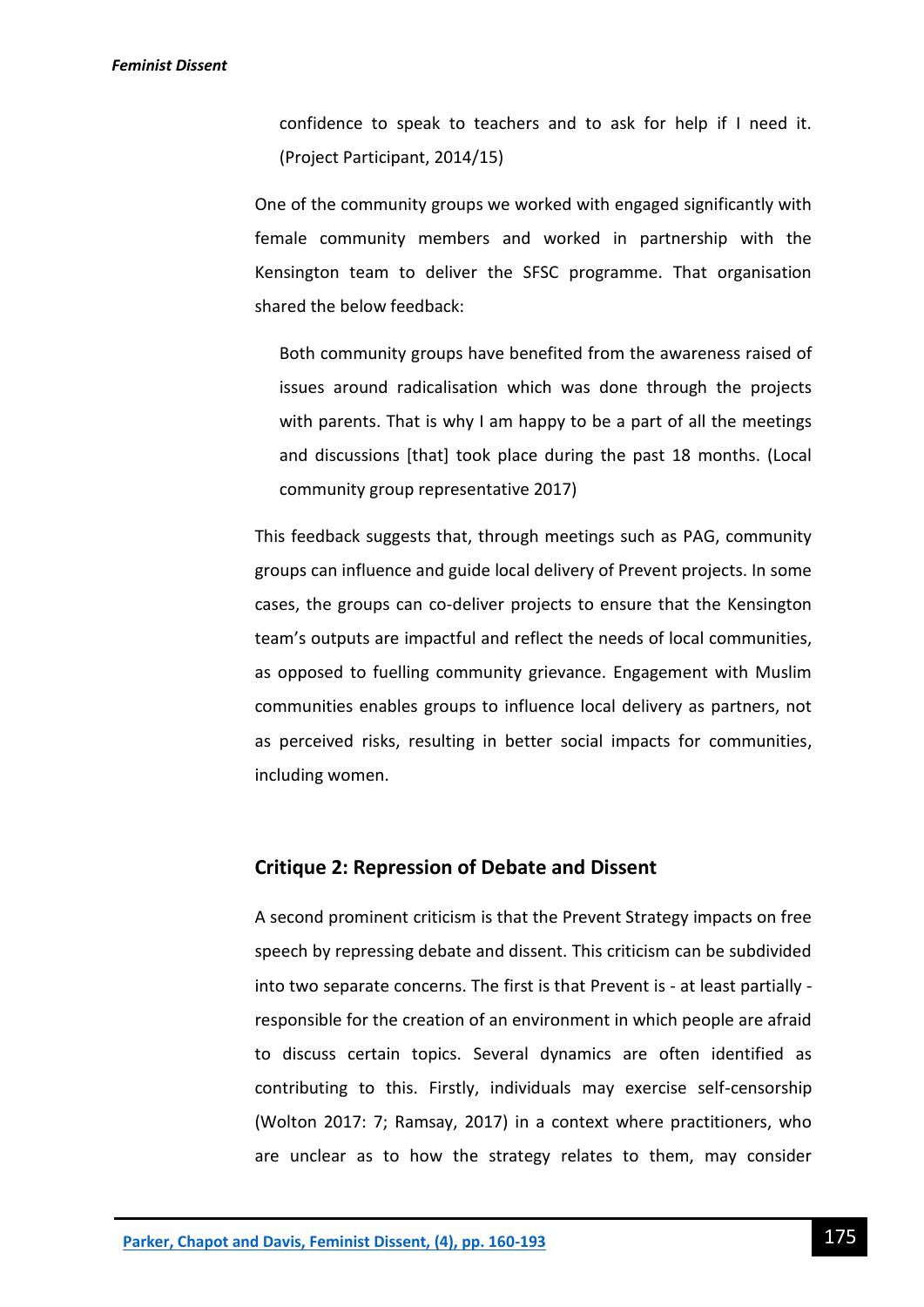expressions of religious or political interest to be concerning and undertake well-intentioned but misguided referrals (Ragazzi 2016: 728). Additionally, concerns have been raised that, by distinguishing between a 'trusted' or 'moderate' group of Muslims and other Muslims, the strategy is silencing or 'regulating' the latter (Ragazzi 2016: 737-738; Aly 2013: 11). Secondly, some researchers have argued that Prevent has pushed discussion of sensitive topics away from safe spaces. For example, it has been argued that Prevent undermines universities' ability to encourage robust challenge of unpalatable ideas (Durodie 2016; O'Donnell 2016: 62). This has led critics to argue that Prevent has been counterproductive by creating an environment in which individuals 'feel angry, or have a sense of injustice but nowhere to engage in a democratic process and in a peaceful way' (Wolton 2017: 7).

It is important to clarify the scope of these criticisms. Firstly, engagement with Prevent support is voluntary. Any engagement offered by Prevent can be refused, meaning that Prevent's ability to prohibit comments is non-existent. For example, while making extremist comments may lead to an offer of support by Prevent, this support would be voluntary. As such, while it may be argued that Prevent may hamper free speech by creating conditions in which an action may result from the expression of certain ideas – what Ramsay calls the 'threat of regulatory action' (2017) – Prevent cannot prohibit behaviour. Some researchers also overstate Prevent's focus on ideas. While ideological considerations are relevant and considered by Prevent, much safeguarding support and many projects seek to address broader vulnerabilities. The Channel Duty Guidance highlights the relevance of several factors when assessing an individual's vulnerabilities to radicalisation. These factors span across engagement, intention, and capability, and include non-ideological considerations, like having a history of violence (HM Government 2015a: 11-12). Locally, guidance and advice was provided to the carers and/or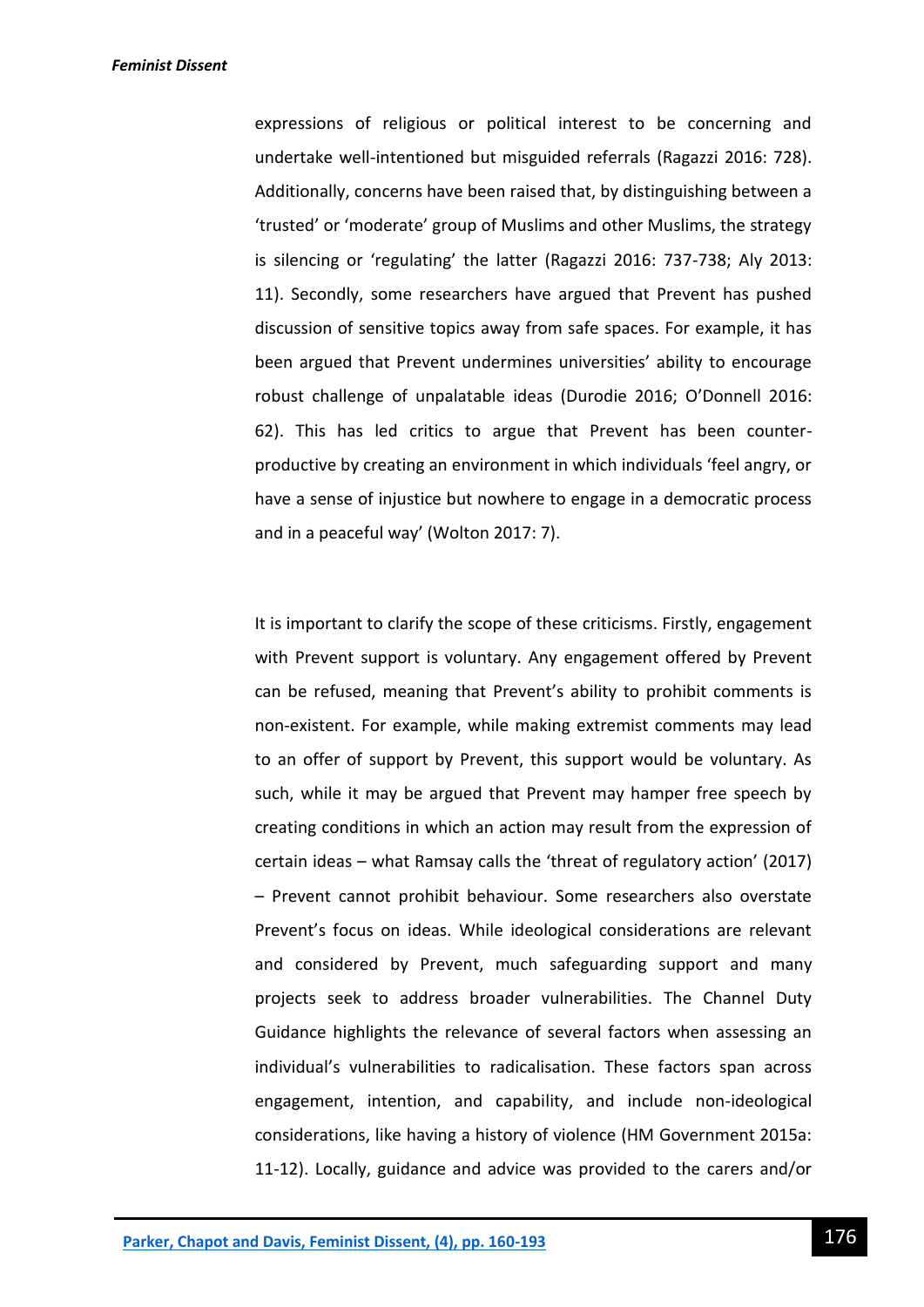practitioners of just under 65% of the residents who received some safeguarding support in 2016/2017.

# **Individuals are Afraid to Talk**

Recognising that this study focuses only on two boroughs while some of the concerns raised may be national, locally there is nonetheless limited evidence of individuals being afraid to talk because of the work undertaken by the Kensington team. While there have been occasional instances in which concerns around individuals feeling afraid to talk have been noted by members of the team (including an instance documented in the media where a staff member was asked to close his laptop should it be acting as a recording device) (Patel, 2016), this is not in keeping with the team's overall experience of community engagement. This is notably true of the claim that, by engaging with a certain section of the Muslim community, Prevent may be silencing other views. The aforementioned monthly PAG meetings constitute an example of Prevent engaging with community groups, including Muslim organisations, which may be critical of the strategy (Patel 2016). Indeed, the Terms of Reference document of the PAG explicitly stresses the responsibility of members to 'provide constructive criticism or analysis of Prevent that can be fed up to government.' One PAG member, who had made the aforementioned request for a laptop to be closed, commented that:

Having been a vocally critical member within PAG from the outset, [PAG meetings] convinced me it was best for Muslim groups to engage…Prevent has evolved, learned lessons, and achieved significant strides during the last five years. (PAG member and Governor of an Outstanding School 2016)

Another example is the Community Questions project, in which the Kensington team supports local community groups in running public discussions around key issues and themes that have been highlighted by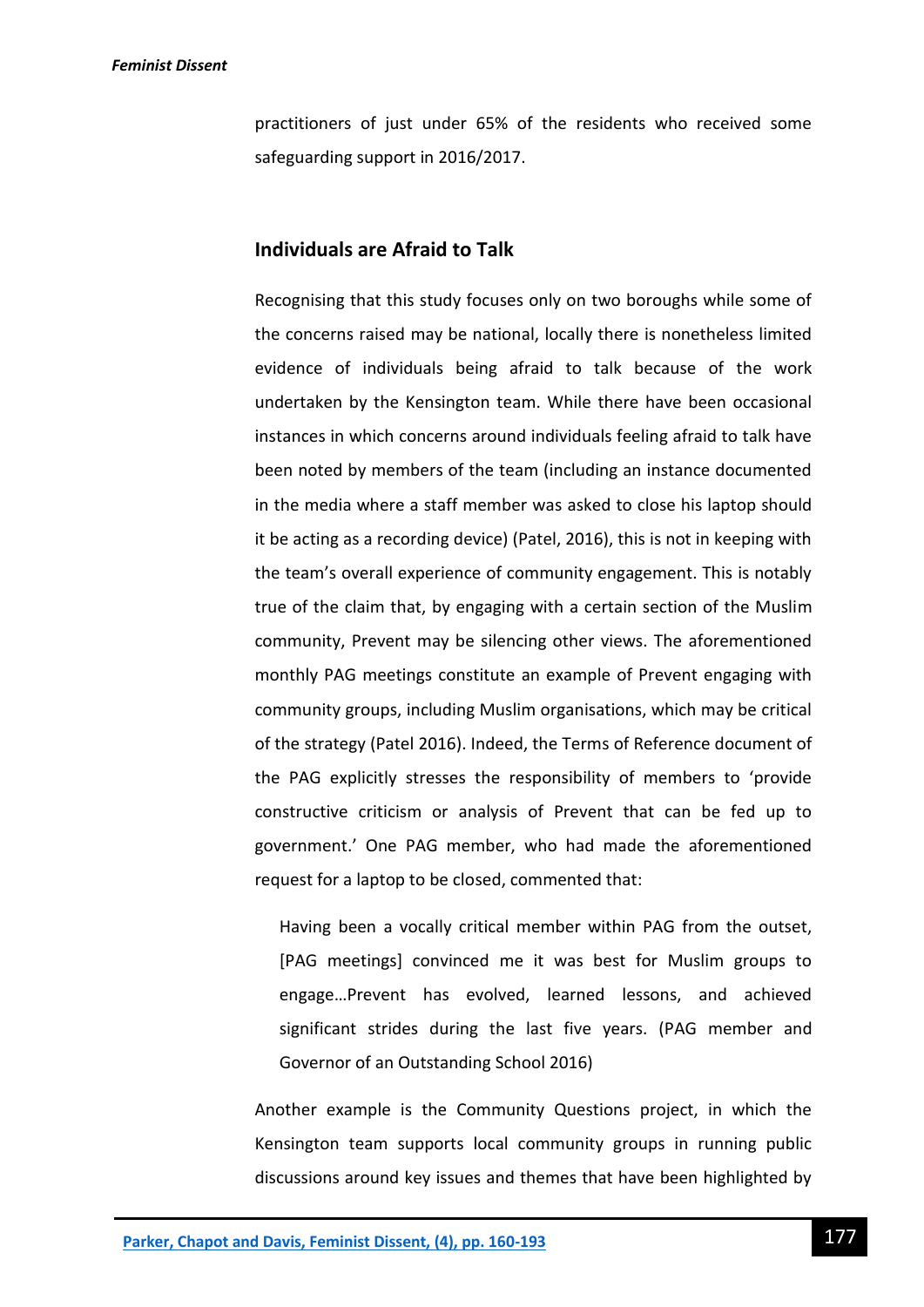communities as being important. These discussions typically cover controversial, contentious or current topics and bring together experts and interested community members. Attended by an estimated 450 individuals over the four events held during the 2016/17 financial year and covering topics including Islam and women and Prevent itself, these events offer a platform where views are discussed openly and freely. Working in partnership with a local youth organisation and PAG member, the Kensington team attracted panellists including a Member of Parliament, independent scholars, and community members to discuss these topics. One such event was held at a mosque and provided an opportunity to discuss Prevent delivery in West London. An Imam, a Prevent Safeguarding Officer and two local community group members sat on the panel with an estimated 120 people in attendance. Following brief presentations, panellists responded to any questions and criticisms from the audience, including queries which were particularly critical of the government and of Prevent. Feedback from the event was broadly positive, with 90% of evaluation respondents feeling 'very confident' or 'confident' with safeguarding efforts, including Prevent, after the event, as compared to 30% before. Furthermore, feedback included positive comments such as 'Very interesting, great to hear from the professionals on the panel' and 'Excellent event. I would like to attend more events like this'.

Although there is no means of definitively knowing that the implementation of the Prevent Strategy has not led to any selfcensorship, the experience of the Kensington team has found little evidence of this occurring in community settings. This also seems to be the case in schools. For example, anecdotal evidence suggests that sensitive and controversial topics are still being discussed in local schools. Indeed, there have been several instances where primary and secondary schools have approached the local authority Prevent team for support in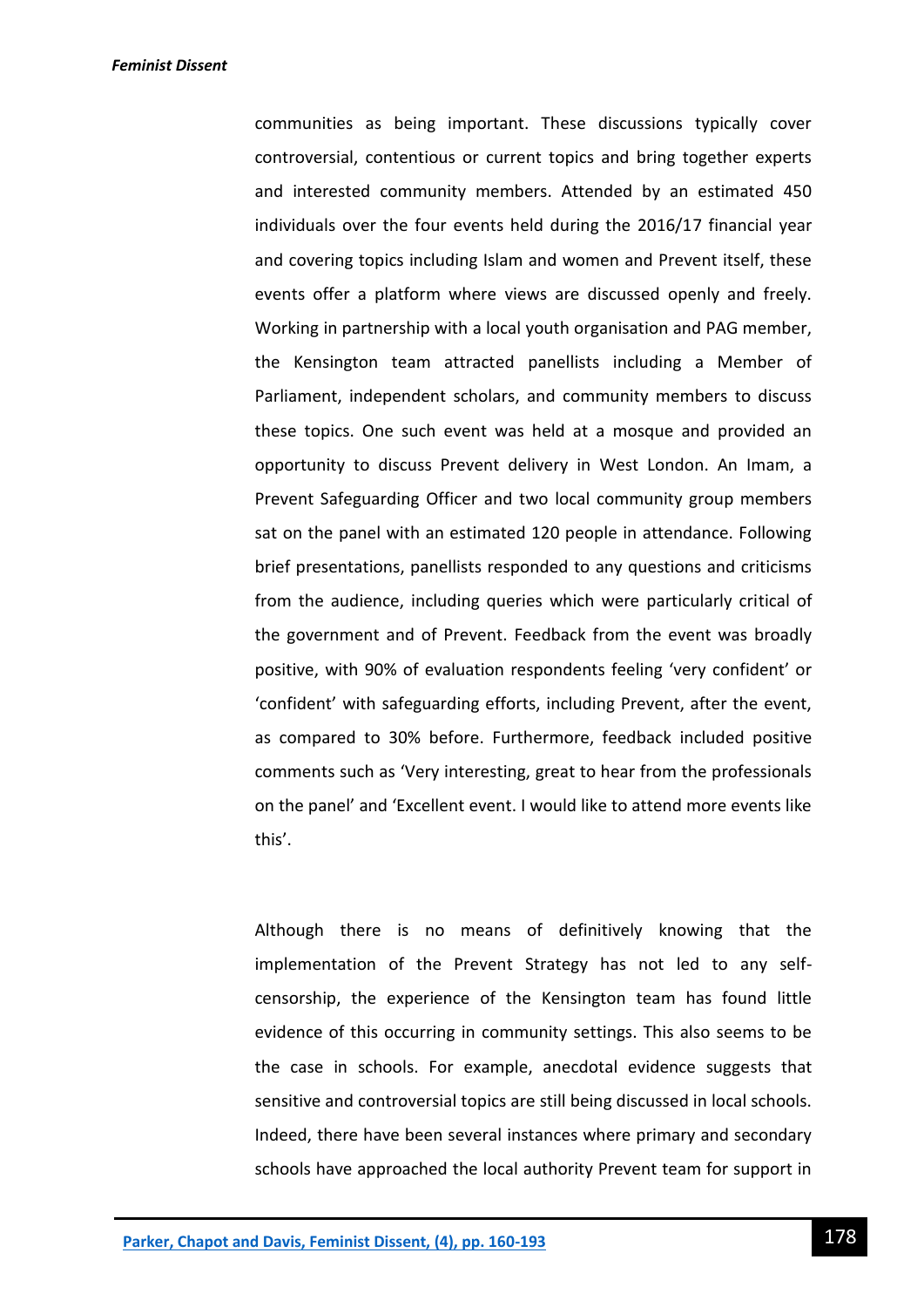view of such topics being discussed, should the team be able to provide specialist content to regarding these topics. For example, schools reached out to the team for support after the attack in Westminster in March 2017 and as a consequence of discussions around sectarian conflict among students. This reveals that sensitive topics are still being discussed within school settings and that certain schools view the local authority Prevent team as a valuable partner able to support schools when engaging with this.

Having reviewed the Kensington team's experience of open discussion with community members and anecdotal examples of ongoing discussion of sensitive topics within school settings, it is also relevant to consider whether the training delivered may be contributing to the creation of an atmosphere conducive to such self-censorship. Indeed, concerns have been raised that uncertainty and poor training delivered to practitioners may foster an environment in which the risk of misguided referrals may, in turn, lead to self-censorship. A national executive member of the National Union of Teachers (NUT), for example, is quoted in a report as raising some concerns about the quality of some of the Prevent training delivered, explaining that 'it's very varied in content and very varied in quality – that is exacerbating the confusion [around Prevent]' (Open Society Justice Initiative 2016: 44). This same report notes that such concerns have been raised by a 'significant number of health and education professionals' who 'said that the Prevent training they received was wholly unsatisfactory and, in some instances, counterproductive' (Open Society Justice Initiative 2016: 44). Locally, however, feedback from school staff trained during the 2015/2016 and 2016/2017 financial years, alongside the first quarter of the 2017/2018 financial year, indicates that the percentage of practitioners who felt that their understanding of Prevent was 'Very Good' and 'Good' went from 15.6% before the training to 89.8% after the training. Additionally, 95.9%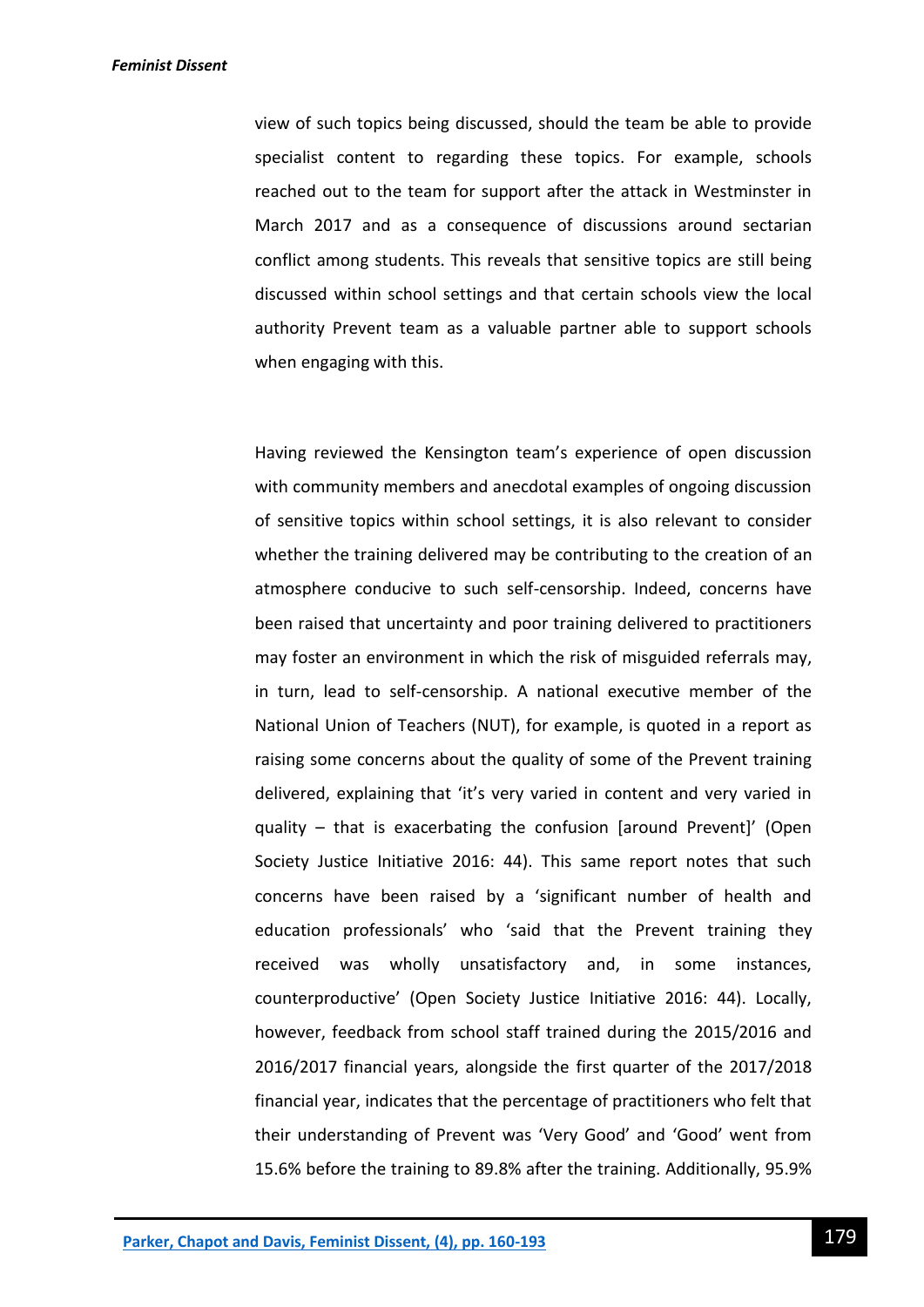of school staff stated after the training that they understood 'the purpose of Channel and its role in safeguarding vulnerable individuals'. A similar trend can be identified regarding local authority staff trained. During the first quarter of the 2017/2018 financial year, the percentage of attendees who rated their understanding of Prevent to be 'Good' and 'Very Good' went from 21.5% before the training to 89% after the training. Feedback provided by local authority and education staff who received the training notably includes the following:

Very good presentation and clarification on the subject. Overall more confident. (Education staff trained in 2016)

Excellent, informative & now have a much better understanding about 'Prevent'. (Education staff trained in 2016)

Very clearly and confidently presented. Good to respect and reinforce different kinds of extremism across cultures and religions. Thank you.

(Local Authority staff trained in 2016)

Looking at a national level, a 2017 report also found that school staff 'expressed fairly high levels of confidence with regards to implementing the Prevent duty' which is noted as being the result of a combination of factors including, amongst others, 'effective training' (Busher et al. 2017: 6). While acknowledging anxieties with regards to the aforementioned concerns, the report also notes that it 'found relatively little support among respondents for the idea that the duty has led to a "chilling effect" on conversations with students in the classroom and beyond' (Busher et al. 2017: 6) and that the 'largest proportion of respondents (56%) expressed the view that the Prevent duty had not resulted in any change in the levels of trust between students and staff' (Busher et al. 2017: 50).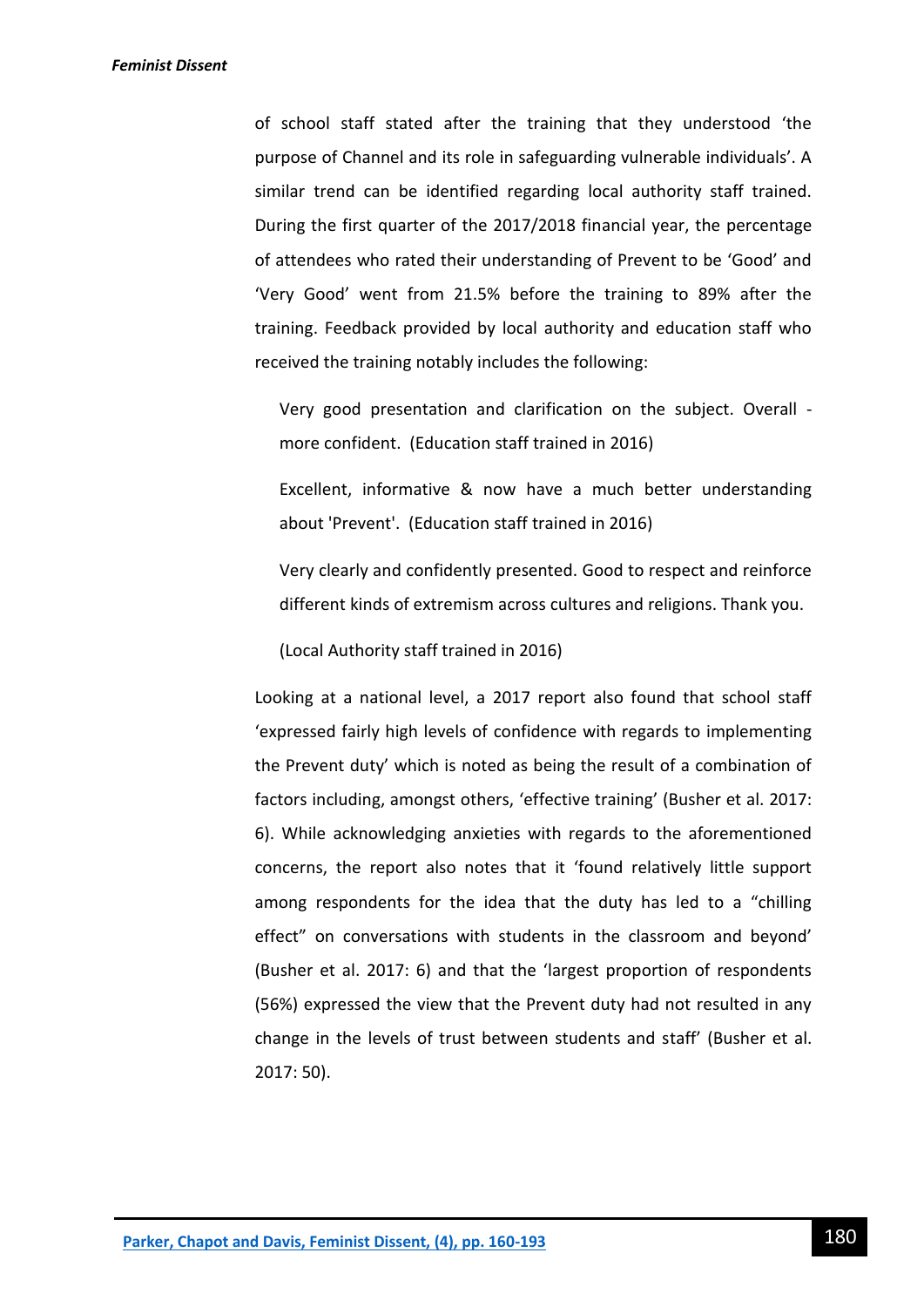### **Pushing Debate Outside of Safe Spaces**

The evidence drawn from the Kensington team also provides us with an insight regarding whether Prevent is pushing debate outside of safe spaces (O'Donnell 2016: 62). For example, the Kensington team encourages discussion of sensitive topics within schools. Over the course of the 2015/2017 financial years, the Kensington team has facilitated eight events about the Israel-Palestine conflict in schools, reaching approximately 1,010 students. These sessions, in which a former British Ambassador provides an overview of the conflict and of his experiences, are then followed by a debate. A community organisation has also run four sessions over the course of the 2015/2017 financial years reaching at least 600 students to discuss potentially conflicting identities. Muslim members of the armed forces ran eleven discussions to a total of 1,734 students discussing a range of topics, including the perception that the military is preoccupied with killing (as opposed to its humanitarian function) and the view, sometimes espoused by the far right, that no British Muslims serve in the military. The 'Syria/Iraq Tabletop', in which Prevent staff provide students with an overview of the conflict in Syria/Iraq prior to discussing the risks originating from this conflict, was delivered to 209 students over the course of nine sessions during the 2015/2016 financial year. Where possible, these sessions are tailored to audiences. For example, 'Syria/Iraq Tabletop' sessions delivered in girls' schools discussed the experiences of female foreign fighters and the treatment of women by Daesh. Lesson plans have also been produced around several topics, ranging from far right extremism to fake news, and represent another means by which Prevent supports debate in safe spaces. With regards to Prevent's impact on social relations, far from the concerns that Prevent is pushing debate outside of safe spaces, the Kensington team's experience is one in which Prevent has encouraged debate and discussion within safe spaces.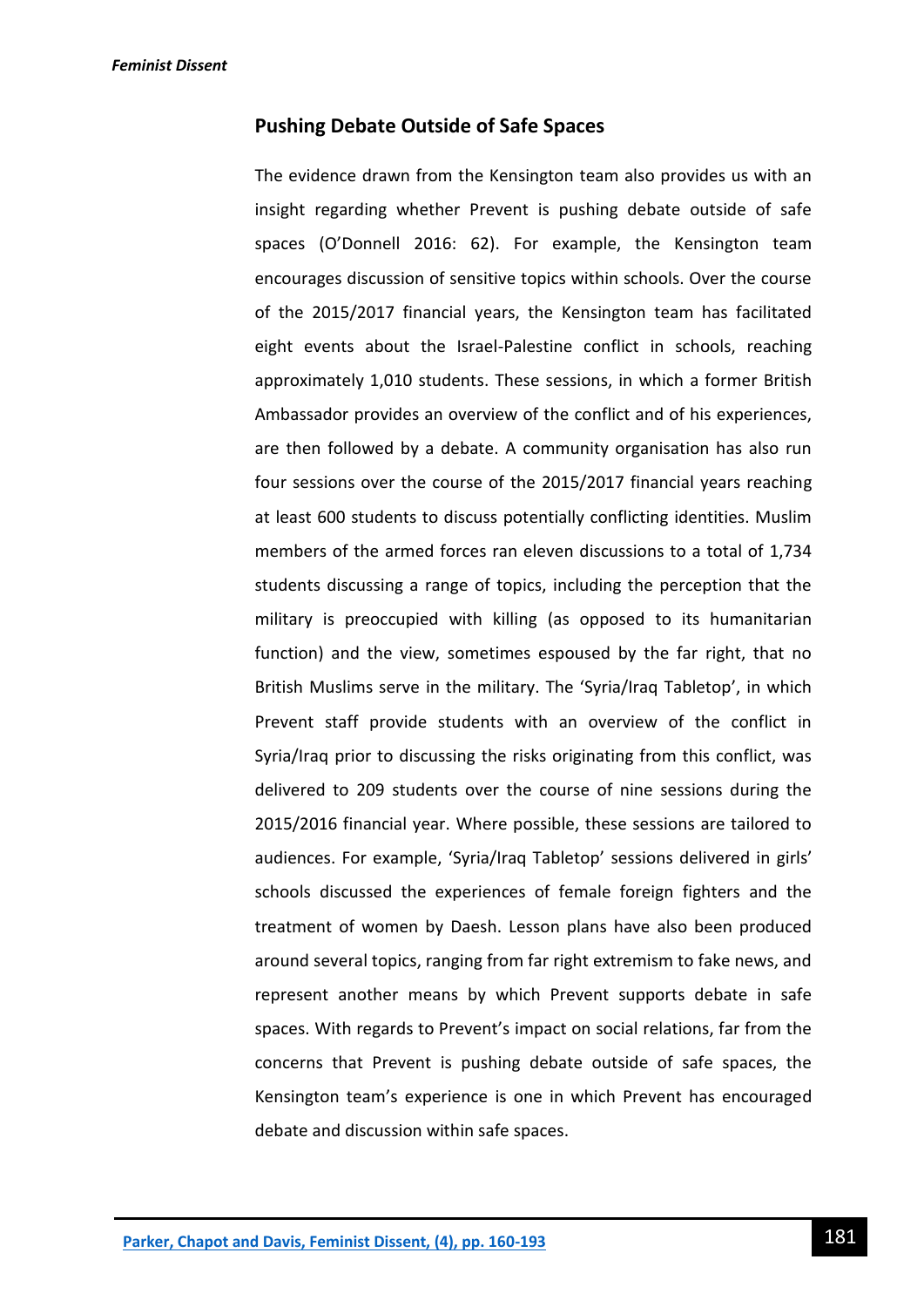Beyond educational settings, the Kensington team also support open debate in local community settings. The workshops delivered as part of the SVW project enabled in-depth discussion of sensitive issues over 20 weeks, covering issues such as British identity, isolation, and extremism. Quotes from participants prior to the start of project illustrate the isolated and sceptical nature of some attendees:

I am an alien in my home country and when I come to Britain I am again an alien, nobody wants Muslim people in [their] country because they think we are all terrorist. (Project Participant 2013- 2014)

I don't feel like the British people want me or my kind in this country anymore (Project Participant 2013-2014)

Far from the claims that Prevent pushes debate outside of safe spaces thereby increasing risk, feedback from participants at the end of the project highlights how well the workshops were received and their positive effects.

I am really pleased with myself for finishing the course, I learned a lot about myself, I didn't understand why my identity was questioned, until I realise how I was confused and did feel disconnected but was unaware of it. (Project Participant 2013-2014)

I don't feel angry anymore, you made me realise that I should always have open mind and I feel more positive in this country. (Project Participant 2013-2014)

We have argued in this section that, while the scope of this inquiry is limited, at the very least, the experiences here demonstrate that the delivery of Prevent by the Kensington team offers a different experience from the concerns raised by researchers who have stressed Prevent's impact on the repression of debate and dissent. Specifically, the Kensington team has found little evidence of Prevent stifling discussion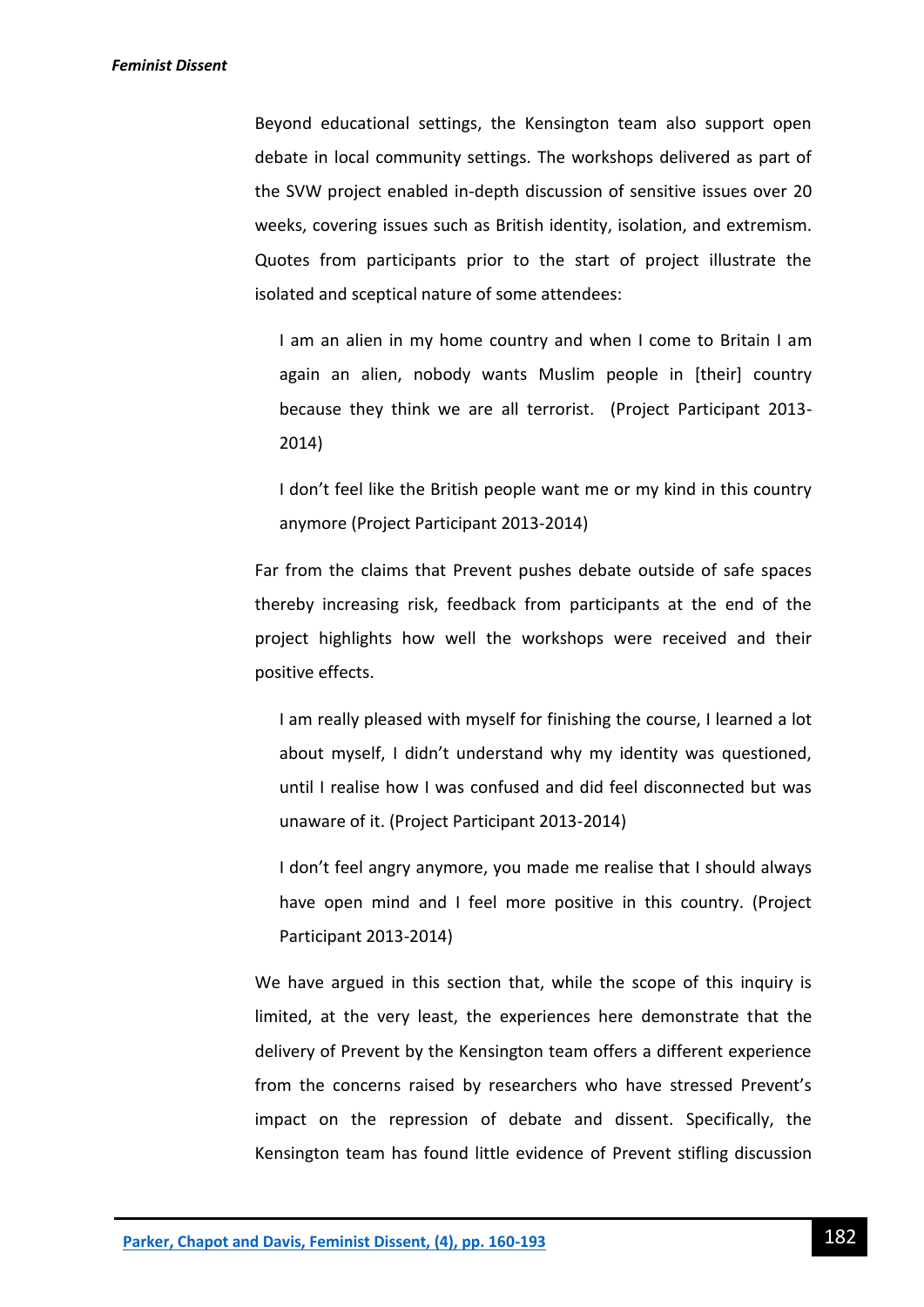and, on the contrary, has substantial quantitative and anecdotal evidence of individuals speaking freely and critically, and of Prevent actively encouraging the discussion of sensitive topics in safe spaces.

### **Conclusion**

In conclusion, whilst not seeking to suggest that Prevent is a flawless strategy, this article has outlined that its social impacts are more diverse than often reported. It has provided examples of positive social impacts, including in relation to work with women and girls, that add nuance to some of the main critiques of Prevent. This is particularly so in relation to assessments of the Prevent Strategy as securitising Muslim communities and stifling debate and dissent, with new primary data illustrating deep community support for local approaches in areas of West London and Prevent serving to facilitate and foster public discussion of sensitive and complicated issues in schools and community venues. Future research into the impacts of the Prevent Strategy would benefit from considering in greater detail local variances in delivery and community reception, as well as considering the views of a wider range of smaller, local community, and faiths groups.

**The views expressed in this article are the authors' own and do not necessarily represent the views of the organisations that they represent.**

**Dr David Parker** is an EU Marie Skłodowska-Curie Fellow at the Department of Political Science, Aarhus University. His research focuses upon anti-radicalisation communication strategies in the UK and Denmark, assessing how communication can be strengthened and how those individuals vulnerable to radicalisation can be more effectively reached. Prior to this, he worked in the Department of War Studies at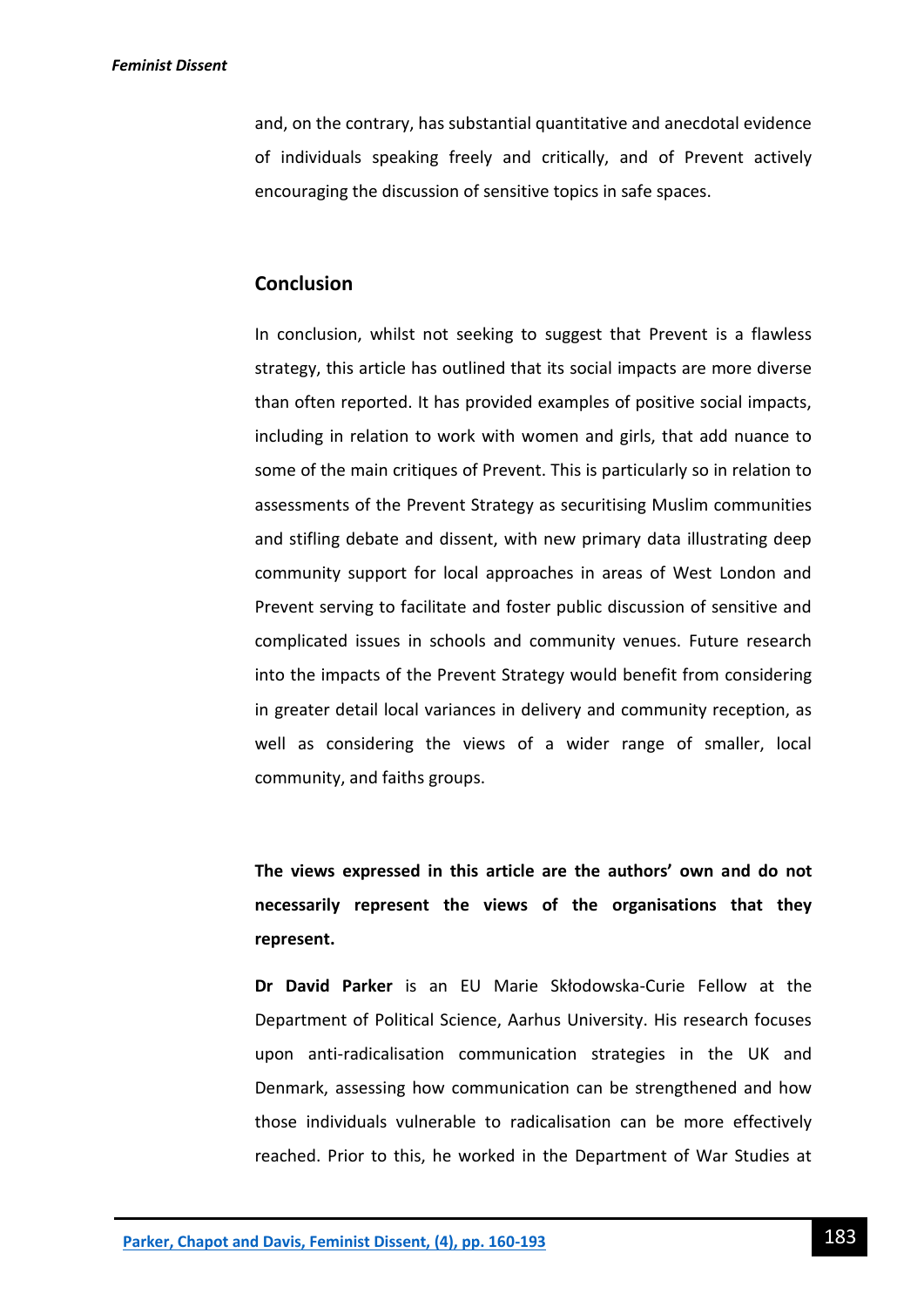King's College London, where his research focused on preventing, interdicting, and mitigating lone-actor terrorism, as part of the EUfunded PRIME project. His work is published in several leading journals, including *European Security*, *Critical Studies on Terrorism* and *Studies in Conflict & Terrorism*. David is a member of the Editorial Board at the International Centre for Counter Terrorism – The Hague (ICCT) and acts as an Academic Advisor to the European Commission's Radicalisation Awareness Network (local authorities working group).

**David Chapot** is Prevent Manager at the London Borough of Hammersmith & Fulham and the Royal Borough of Kensington & Chelsea. He has worked as part of the Prevent team for three years in various roles related to safeguarding and training. David has a Master's Degree in Terrorism, Security and Society from King's College London.

**Jonathan Davis** is a former Prevent Officer at the London Borough of Hammersmith & Fulham and the Royal Borough of Kensington & Chelsea.

## **References**

Anderson, D., QC 29 (January 2016) *Supplementary written evidence submitted by David Anderson Q.C. (Independent Reviewer of Terrorism Legislation)* [online] Available from: [http://data.parliament.uk/writtenevidence/committeeevidence.svc/evid](http://data.parliament.uk/writtenevidence/committeeevidence.svc/evidencedocument/home-affairs-committee/countering-extremism/written/27920.pdf) [encedocument/home-affairs-committee/countering](http://data.parliament.uk/writtenevidence/committeeevidence.svc/evidencedocument/home-affairs-committee/countering-extremism/written/27920.pdf)[extremism/written/27920.pdf](http://data.parliament.uk/writtenevidence/committeeevidence.svc/evidencedocument/home-affairs-committee/countering-extremism/written/27920.pdf) [Accessed 8 May 2017].

Ali, N. (2015) Mapping the Muslim community; the politics of counterradicalisation in Britain. In Heath-Kelly, C., C. Beaker-Beall and L. Jarvis (eds.) *Counter Radicalisation: Critical Perspectives* London and New York: Routledge.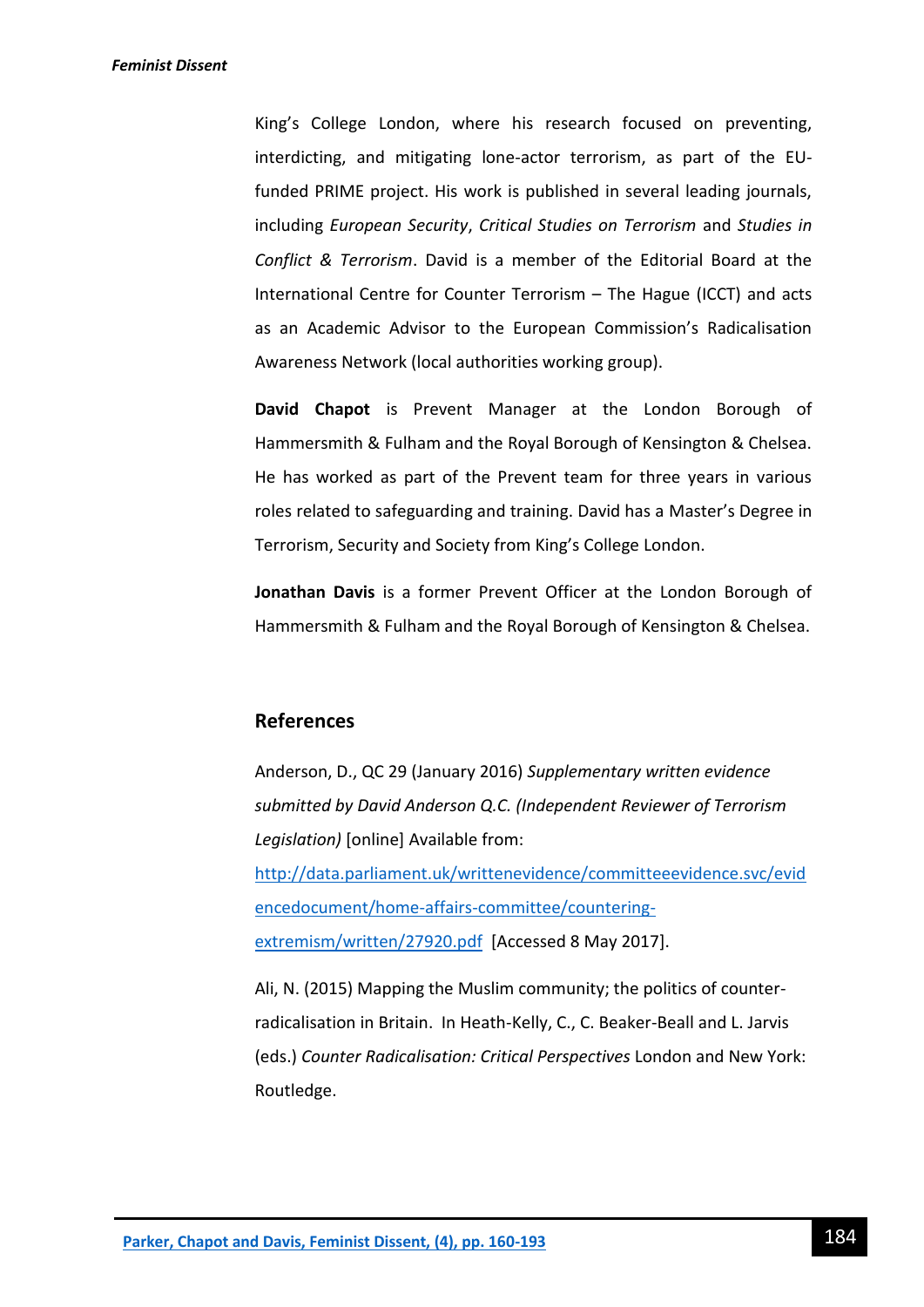Aly, A. (2013) The policy response to home-grown terrorism: Reconceptualising Prevent and Resilience as collective resistance. *Journal of Policing, Intelligence and Counter Terrorism*, 8 (1): 2-18.

Awan, I. (2012) "I Am a Muslim Not an Extremist": How the Prevent Strategy Has Constructed a "Suspect" Community. *Politics & Policy*, 40 (6): 1158-1185.

Barrett, D. and Jamieson, S. (2016) Father of Muslim Boy, 10, Questioned by Police for Saying he lived in a "Terrorist" house Brands it a "Joke"'. *The Telegraph*, 20th January [online] Available from:

[http://www.telegraph.co.uk/news/uknews/12109399/Father-of-Muslim](http://www.telegraph.co.uk/news/uknews/12109399/Father-of-Muslim-boy-10-questioned-by-police-for-saying-he-lived-in-terrorist-house-brands-it-a-joke.html)[boy-10-questioned-by-police-for-saying-he-lived-in-terrorist-house](http://www.telegraph.co.uk/news/uknews/12109399/Father-of-Muslim-boy-10-questioned-by-police-for-saying-he-lived-in-terrorist-house-brands-it-a-joke.html)[brands-it-a-joke.html](http://www.telegraph.co.uk/news/uknews/12109399/Father-of-Muslim-boy-10-questioned-by-police-for-saying-he-lived-in-terrorist-house-brands-it-a-joke.html) [Accessed 9th May 2017]

BBC News (2013) Mosque bomber Pavlo Lapshyn given life for murder. *BBC News online*, 25<sup>th</sup> October [online] Available from: <http://www.bbc.co.uk/news/uk-england-birmingham-24675040> [Accessed 22 May 2017]

BBC News (2016a) London schoolgirl who travelled to Syria to join IS 'feared dead'. *BBC News online*, 12th August [online]:

<http://www.bbc.co.uk/news/uk-37053699> [Accessed 15 May 2017]

BBC News (2016b) Lancashire "terrorist house" row "not a spelling mistake". *BBC News online*, 20<sup>th</sup> January [online]:

<http://www.bbc.co.uk/news/uk-england-lancashire-35354061> [Accessed 09 May 2017].

Bedfordshire on Sunday (2017) *Colleges come together to tackle the issue of far-right extremism* [online] Available from: [http://www.bedfordshire](http://www.bedfordshire-news.co.uk/colleges-come-together-to-tackle-the-issue-of-far-right-extremism/story-30233804-detail/story.html)[news.co.uk/colleges-come-together-to-tackle-the-issue-of-far-right](http://www.bedfordshire-news.co.uk/colleges-come-together-to-tackle-the-issue-of-far-right-extremism/story-30233804-detail/story.html)[extremism/story-30233804-detail/story.html](http://www.bedfordshire-news.co.uk/colleges-come-together-to-tackle-the-issue-of-far-right-extremism/story-30233804-detail/story.html) [Accessed 21 July 2017].

Bentley, M. (2015) Recognition masking response: preventing far-right extremism and radicalisation. In Heath-Kelly, C., C. Beaker-Beall and L.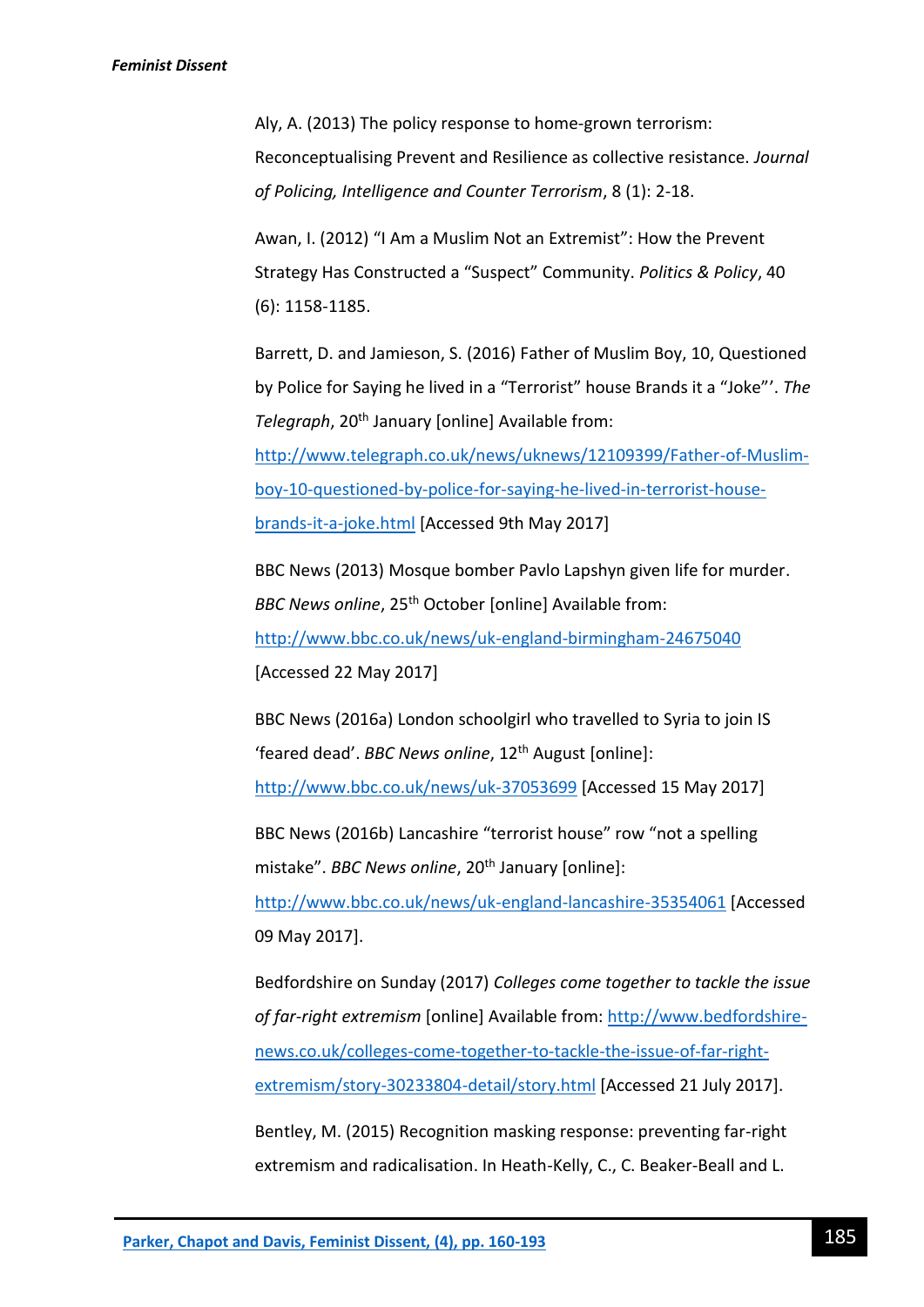Jarvis, *Counter Radicalisation: Critical Perspectives*. London and New York: Routledge.

Booth, R., MacAskill, E., Gardham, D., Gayle, D. (8 February 2016), Londoners Alexander Kotey and Aine Davis identified as Islamic State 'Beatles''. The Guardian, 8<sup>th</sup> February [online] Available from: [https://www.theguardian.com/world/2016/feb/07/londoner-alexanda](https://www.theguardian.com/world/2016/feb/07/londoner-alexanda-kotey-identified-member-isis-group-jihadi-john)[kotey-identified-member-isis-group-jihadi-john](https://www.theguardian.com/world/2016/feb/07/londoner-alexanda-kotey-identified-member-isis-group-jihadi-john) [Accessed 08 May 2017].

Borum, R. (2011) Radicalization into violent extremism I: a review of social science theories. *Journal of Strategic Security*, 4 (4): 37-62.

Busher, J., Choudhury, T., Thomas, P., Harris. G. (2017) *What the Prevent duty means for schools and colleges in England: An analysis of educationalists' experiences* (Research Report: Aziz Foundation].

Cameron, D., (2014) *Threat level from international terrorism raised: PM press statement* [online] Available from:

[https://www.gov.uk/government/speeches/threat-level-from](https://www.gov.uk/government/speeches/threat-level-from-international-terrorism-raised-pm-press-conference)[international-terrorism-raised-pm-press-conference](https://www.gov.uk/government/speeches/threat-level-from-international-terrorism-raised-pm-press-conference) [Accessed 08 May 2017].

Cobain, I. and Taylor, I. (2016) *Far-right terrorist Thomas Mair jailed for life for Jo Cox murder*. The Guardian, [online] Available from: [https://www.theguardian.com/uk-news/2016/nov/23/thomas-mair](https://www.theguardian.com/uk-news/2016/nov/23/thomas-mair-found-guilty-of-jo-cox-murder)[found-guilty-of-jo-cox-murder](https://www.theguardian.com/uk-news/2016/nov/23/thomas-mair-found-guilty-of-jo-cox-murder) [Accessed 08 May 2017].

Coppock, V. and McGovern, M. (2014) ''Dangerous Minds"? Deconstructing Counter-Terrorism Discourse, Radicalisation and the 'Psychological Vulnerability' of Muslim Children and Young People in Britain. *Children & Society*, 28 (3): 242-256.

Dalgaard-Nielsen, A. (2010) Violent Radicalisation in Europe: What We Know and What We Do Not Know. *Studies in Conflict & Terrorism*, 33 (9): 797-814.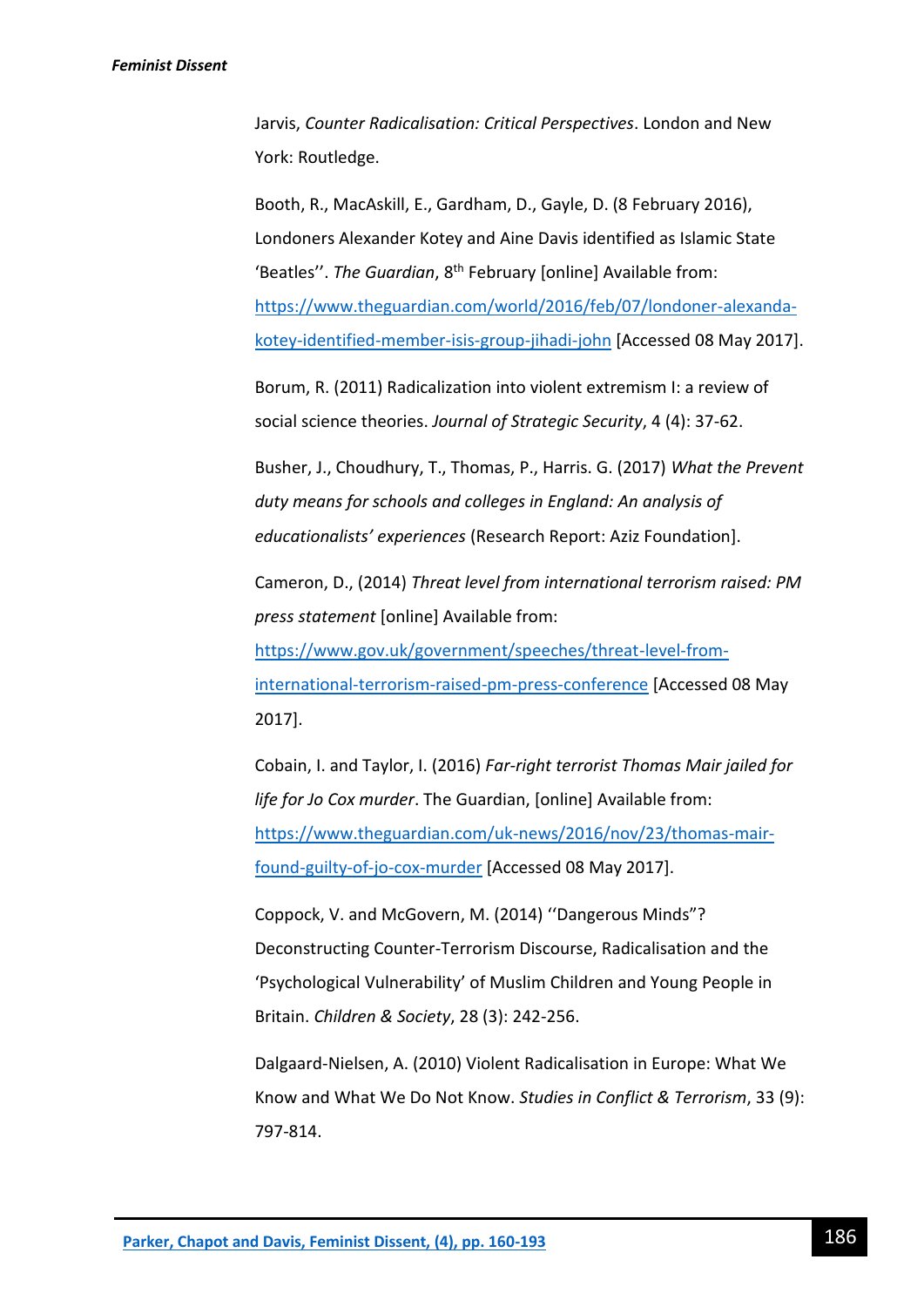Durodie, B. (2016), 'Securitising Education to Prevent Terrorism or Losing Direction?' *British Journal of Educational Studies*, 64 (1): 21-35.

Elshimi, M. S. (2017) *De-radicalisation in the UK Prevent Strategy: Security, Identity, and Religion*. New York: Abingdon.

Evans, M. (2015) Bethnal Green schoolgirl who joined Isil is killed in Syria*. The Telegraph*, 11<sup>th</sup> August [online] Available from: [http://www.telegraph.co.uk/news/2016/08/11/bethnal-green-schoolgirl](http://www.telegraph.co.uk/news/2016/08/11/bethnal-green-schoolgirl-who-joined-isil-is-killed-in-syria/)[who-joined-isil-is-killed-in-syria/](http://www.telegraph.co.uk/news/2016/08/11/bethnal-green-schoolgirl-who-joined-isil-is-killed-in-syria/) [Accessed 15 May 2017].

Farmer, B. (2017) Far-Right and neo-Nazi terror arrests double*. The*  Telegraph, 9<sup>th</sup> March [online] Available from: [http://www.telegraph.co.uk/news/2017/03/09/far-right-neo-nazi-terror](http://www.telegraph.co.uk/news/2017/03/09/far-right-neo-nazi-terror-arrests-double/)[arrests-double/](http://www.telegraph.co.uk/news/2017/03/09/far-right-neo-nazi-terror-arrests-double/) [Accessed 08 May 2017].

Garsenstein-Ross, D., Barr, N., Moreng, B. (2016) *The Islamic State's Global Propaganda Strategy.* International Centre for Counter-Terrorism.

The Hague: International Centre for Counter-Terrorism.

Gaub, F. and Lisiecka, J. (2016) *Women in Daesh: Jihadist 'cheerleaders', active operatives?* Paris: European Union Institute for Security Studies. Available from: [https://www.iss.europa.eu/content/women-daesh](https://www.iss.europa.eu/content/women-daesh-jihadist-‘cheerleaders’-active-operatives)[jihadist-%E2%80%98cheerleaders%E2%80%99-active-operatives](https://www.iss.europa.eu/content/women-daesh-jihadist-‘cheerleaders’-active-operatives) [Accessed 15 May 2017].

Ghert-Zand, R. (2016) *UK boy's school assignment spells terror alert* The Times of Israel [online] Available from:

[http://www.timesofisrael.com/uk-boy-reported-to-authorities-for](http://www.timesofisrael.com/uk-boy-reported-to-authorities-for-spelling-error/)[spelling-error/](http://www.timesofisrael.com/uk-boy-reported-to-authorities-for-spelling-error/) [Accessed 02 May 2017].

Harley, N. (2017) Three women, including one who was shot in London raid, charged with terror offences. The Telegraph, 10<sup>th</sup> May [online]: [https://www.telegraph.co.uk/news/2017/05/10/three-women-including](https://www.telegraph.co.uk/news/2017/05/10/three-women-including-one-shot-london-raid-charged-terror-offences/)[one-shot-london-raid-charged-terror-offences/](https://www.telegraph.co.uk/news/2017/05/10/three-women-including-one-shot-london-raid-charged-terror-offences/) [Accessed 15 May 2017].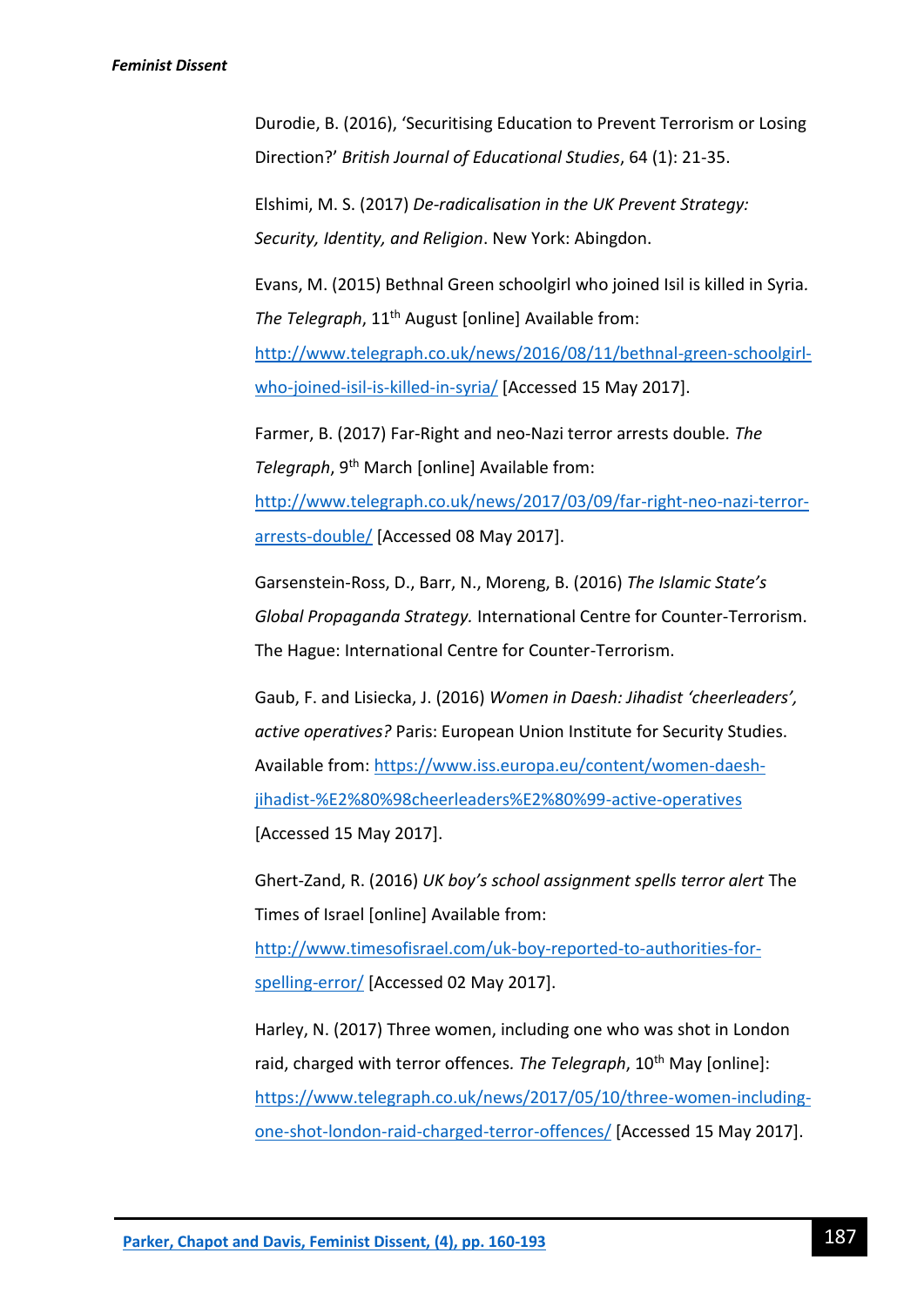Harris, S. A. (2016) Prevent Strategy is 'Used to Target Young Muslims', Teachers' Union Motion Claims. *The Huffington Post*, 25<sup>th</sup> March [online] Available from: [http://www.huffingtonpost.co.uk/entry/prevent](http://www.huffingtonpost.co.uk/entry/prevent-strategy-target-young-muslims-teachers-union-motion-claims_uk_56f4f68fe4b0ca3c7feb0b07)[strategy-target-young-muslims-teachers-union-motion](http://www.huffingtonpost.co.uk/entry/prevent-strategy-target-young-muslims-teachers-union-motion-claims_uk_56f4f68fe4b0ca3c7feb0b07)[claims\\_uk\\_56f4f68fe4b0ca3c7feb0b07](http://www.huffingtonpost.co.uk/entry/prevent-strategy-target-young-muslims-teachers-union-motion-claims_uk_56f4f68fe4b0ca3c7feb0b07) [Accessed 08 May 2017].

Heath-Kelly, C. (2013) Counter-terrorism and the counterfactual: Producing the 'radicalisation' discourse and the UK Prevent strategy. *British Journal of Politics and International Relations*, 15: 394-415.

Heath-Kelly, C., Beaker-Beall, C., and Jarvis, L. (2015), *Counter Radicalisation: Critical Perspectives* London and New York: Routledge.

Hickman, M., Thomas, L., Silvestri, S., Nickels, H. (2011) *Suspect Communities'? Counter-terrorism policy, the press, and the impact on Irish and Muslim communities in Britain.* London: London Metropolitan University.

Hillyard, P. (1993) *Suspect Community: People's Experience of the Prevention of Terrorism Acts in Britain*. London: Pluto Press.

HM Government (2011), Prevent Strategy, [online]: <https://www.gov.uk/government/publications/prevent-strategy-2011> [Accessed 08 May 2017].

HM Government (2015a), Channel Duty Guidance, [online]: [https://www.gov.uk/government/uploads/system/uploads/attachment\\_](https://www.gov.uk/government/uploads/system/uploads/attachment_data/file/425189/Channel_Duty_Guidance_April_2015.pdf) [data/file/425189/Channel\\_Duty\\_Guidance\\_April\\_2015.pdf](https://www.gov.uk/government/uploads/system/uploads/attachment_data/file/425189/Channel_Duty_Guidance_April_2015.pdf) [Accessed 08 May 2017].

HM Government (2015b), Revised Prevent Duty for England and Wales [online]:

[https://www.gov.uk/government/uploads/system/uploads/attachment\\_](https://www.gov.uk/government/uploads/system/uploads/attachment_data/file/445977/3799_Revised_Prevent_Duty_Guidance__England_Wales_V2-Interactive.pdf) data/file/445977/3799 Revised Prevent Duty Guidance England Wal [es\\_V2-Interactive.pdf](https://www.gov.uk/government/uploads/system/uploads/attachment_data/file/445977/3799_Revised_Prevent_Duty_Guidance__England_Wales_V2-Interactive.pdf) [Accessed 08 May 2017].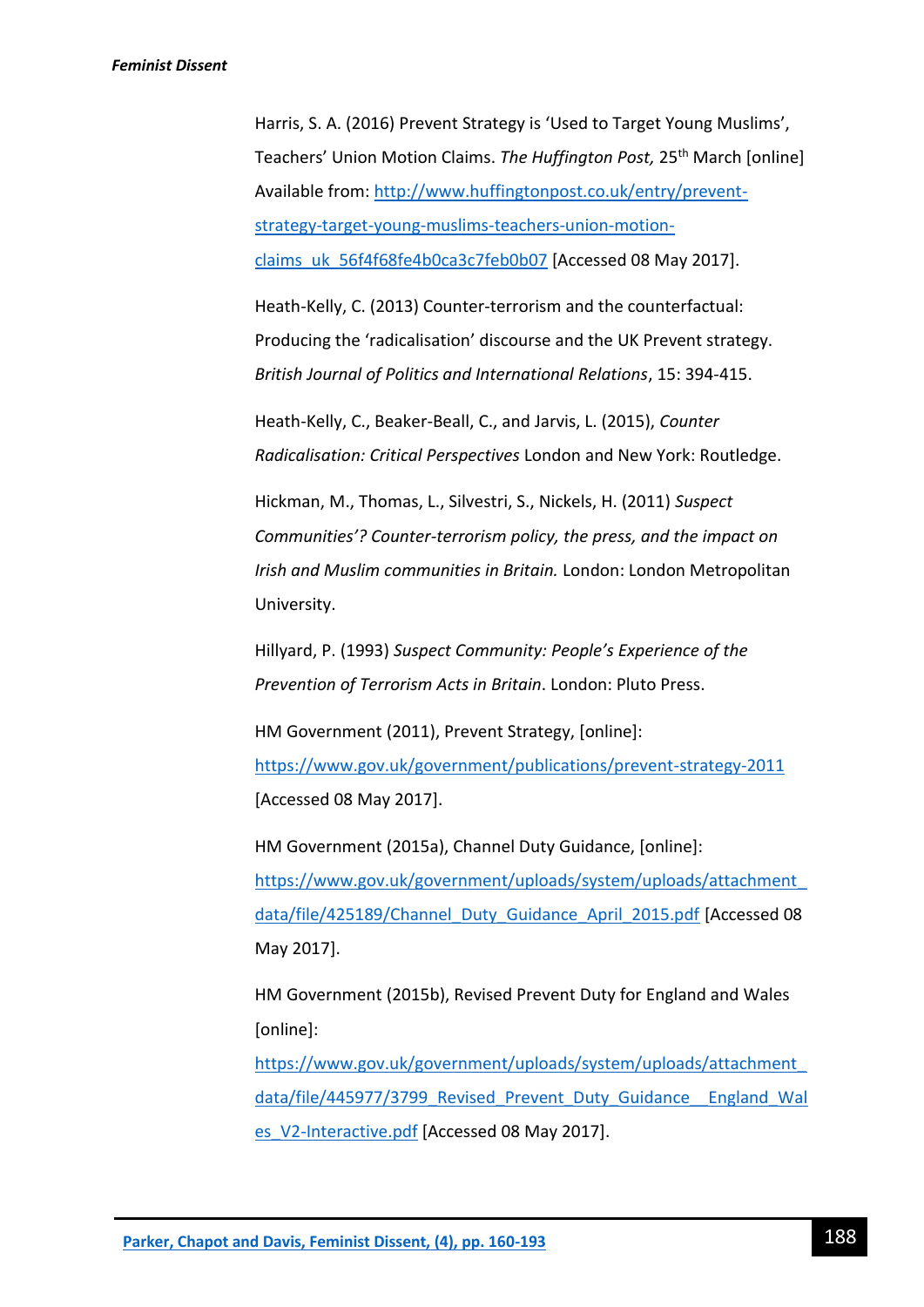Hoskins, A. and O'Loughlin, B. (2009) Media and the myth of radicalisation. *Media, War and Conflict*, 2 (2): 107-110.

Ingram, K. M. (2016) *More than "Jihadi Brides" and "Eye Candy": How Dabiq Appeals to Western Women* The Hague: International Centre for Counter-Terrorism [online] Available from:

[https://icct.nl/publication/more-than-jihadi-brides-and-eye-candy-how](https://icct.nl/publication/more-than-jihadi-brides-and-eye-candy-how-dabiq-appeals-to-western-women/)[dabiq-appeals-to-western-women/](https://icct.nl/publication/more-than-jihadi-brides-and-eye-candy-how-dabiq-appeals-to-western-women/) [Accessed 08 May 2017].

King, M. and Taylor, D. M. (2011) The radicalisation of home-grown jihadists: A review of theoretical models and social psychological evidence. *Terrorism and Political Violence* 23 (4): 602-622.

Kundnani, A. (2015) *A Decade Lost: Rethinking Radicalisation and Extremism*. London: Claystone.

McCauley, C. and S. Moskalenko (2008) Mechanisms of political radicalisation: Pathways toward terrorism. *Terrorism and Political Violence* 20 (3): 415-433.

Markoe, L. (2014) Muslim Scholars Release Open Letter to Islamic State Meticulously Blasting Its Ideology. *The Huffington Post*, 25th September [online] Available from:

[http://www.huffingtonpost.com/2014/09/24/muslim-scholars-islamic](http://www.huffingtonpost.com/2014/09/24/muslim-scholars-islamic-state_n_5878038.html)[state\\_n\\_5878038.html](http://www.huffingtonpost.com/2014/09/24/muslim-scholars-islamic-state_n_5878038.html) [Accessed 10 May 2017].

McKendrick, D. and J. Finch (2017) 'Under Heavy Manners'?: Social Work, Radicalisation, Troubled Families and Non-Linear War. *British Journal of Social Work* 47 (2): 308-324.

Mi5 (2015) *MI5 today and our challenges tomorrow*. [online] Available from: [https://www.mi5.gov.uk/news/mi5-today-and-our-challenges](https://www.mi5.gov.uk/news/mi5-today-and-our-challenges-tomorrow?adhoc_referrer=011604001012)[tomorrow?adhoc\\_referrer=011604001012](https://www.mi5.gov.uk/news/mi5-today-and-our-challenges-tomorrow?adhoc_referrer=011604001012) [Accessed 21 July 2017].

Mythen, G., Walklate, S., Peatfield, E. (2017) Assembling and deconstructing radicalisation in Prevent: A case of policy-based evidence making? *Critical Social Policy* 37, 2: 180-201.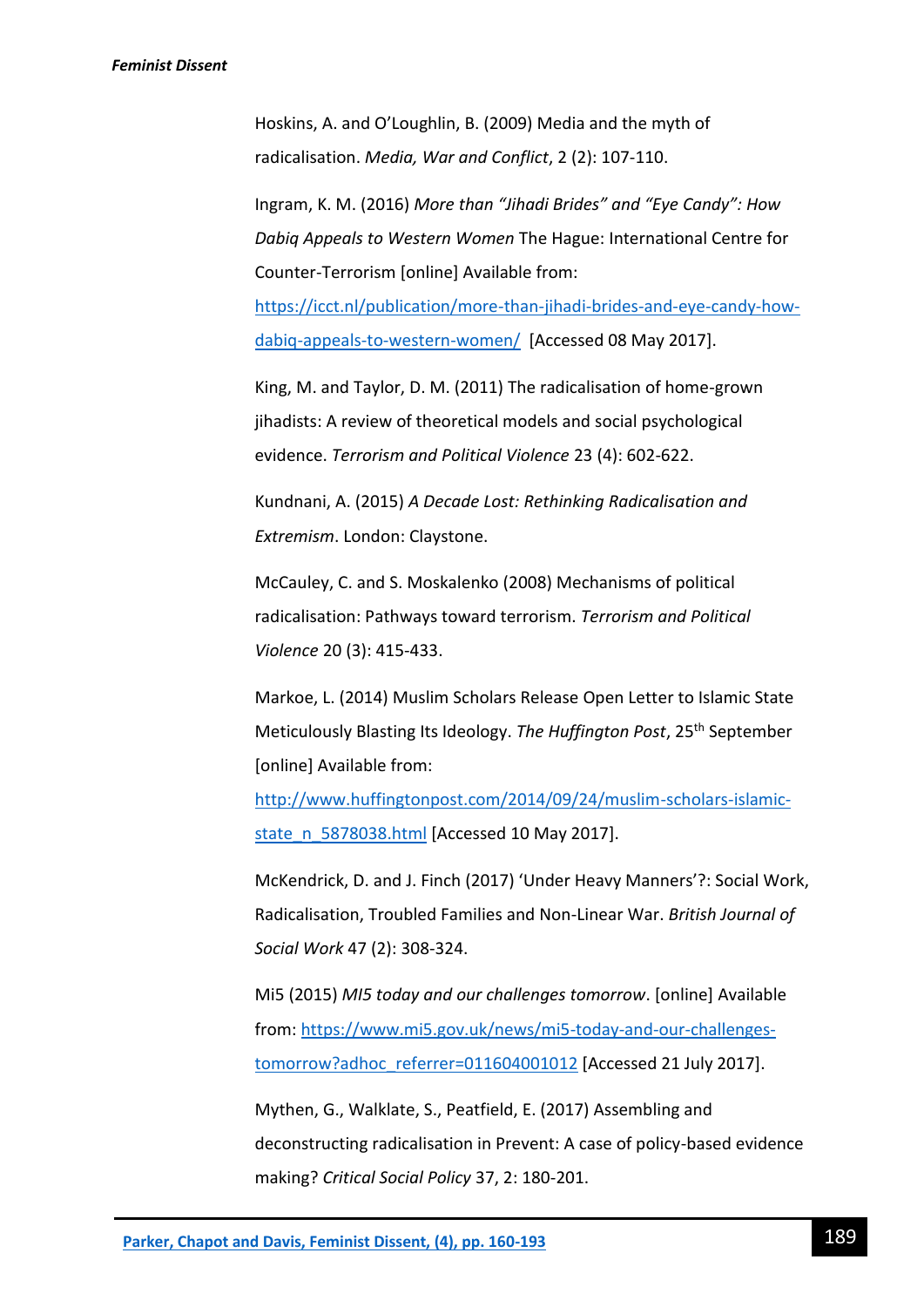News.co.au (2016) Muslim boy, 10, questioned by police after mistakenly writing he lived in a "terrorist" house, rather than a "terraced" one. *news.co.au*, 25th January [online]:

[http://www.news.com.au/lifestyle/parenting/school-life/muslim-boy-10](http://www.news.com.au/lifestyle/parenting/school-life/muslim-boy-10-questioned-by-police-after-mistakenly-writing-he-lived-in-terrorist-house-instead-of-a-terraced-house/news-story/f4f9a782dd1220755339f1dfb1ad42db) [questioned-by-police-after-mistakenly-writing-he-lived-in-terrorist](http://www.news.com.au/lifestyle/parenting/school-life/muslim-boy-10-questioned-by-police-after-mistakenly-writing-he-lived-in-terrorist-house-instead-of-a-terraced-house/news-story/f4f9a782dd1220755339f1dfb1ad42db)[house-instead-of-a-terraced-house/news-](http://www.news.com.au/lifestyle/parenting/school-life/muslim-boy-10-questioned-by-police-after-mistakenly-writing-he-lived-in-terrorist-house-instead-of-a-terraced-house/news-story/f4f9a782dd1220755339f1dfb1ad42db)

[story/f4f9a782dd1220755339f1dfb1ad42db](http://www.news.com.au/lifestyle/parenting/school-life/muslim-boy-10-questioned-by-police-after-mistakenly-writing-he-lived-in-terrorist-house-instead-of-a-terraced-house/news-story/f4f9a782dd1220755339f1dfb1ad42db) [Accessed 02 May 2017].

Neumann, P (2013) The trouble with radicalization. *International Affairs* 89 (4): 873-893.

Omar, N. (2017) I Will Not Stop Challenging UKIP's Racism*. The*  Huffington Post, 28<sup>th</sup> April [online] Available from: [http://www.huffingtonpost.co.uk/naima-omar-/ukip-protest](http://www.huffingtonpost.co.uk/naima-omar-/ukip-protest-racism_b_16310300.html)[racism\\_b\\_16310300.html](http://www.huffingtonpost.co.uk/naima-omar-/ukip-protest-racism_b_16310300.html) [Accessed 08 May 2017].

Open Society Justice Initiative (2016) *Eroding Trust: The UK's Prevent Counter-Extremism Strategy in Health and Education* [online] Available from:

[https://www.opensocietyfoundations.org/sites/default/files/eroding](https://www.opensocietyfoundations.org/sites/default/files/eroding-trust-20161017_0.pdf)trust-20161017 0.pdf [Accessed 08 May 2017].

O'Donnell, A. (2016) Securitisation, Counterterrorism and the Silencing of Dissent: The Educational Implications of Prevent. *British Journal of Educational Studies* 64 (1): 53-76.

O'Toole, T., Meer, N., Nillson DeHanas, D., Jones, S. H., Modood, T. (2016) Governing through Prevent? Regulation and Contested Practice in State-Muslim Engagement. *Sociology* 50 (1): 160-177.

Pasha-Robinson, L. (2017) Number of far-right extremists flagged to Government terror unit soars 30% in year*. The Independent*, 19th June [online]: [http://www.independent.co.uk/news/uk/home-news/finsbury](http://www.independent.co.uk/news/uk/home-news/finsbury-park-attack-far-right-extremist-rise-year-statistics-prevent-terrorism-scheme-referrals-a7798231.html)[park-attack-far-right-extremist-rise-year-statistics-prevent-terrorism](http://www.independent.co.uk/news/uk/home-news/finsbury-park-attack-far-right-extremist-rise-year-statistics-prevent-terrorism-scheme-referrals-a7798231.html)[scheme-referrals-a7798231.html](http://www.independent.co.uk/news/uk/home-news/finsbury-park-attack-far-right-extremist-rise-year-statistics-prevent-terrorism-scheme-referrals-a7798231.html) [Accessed 21 July 2017].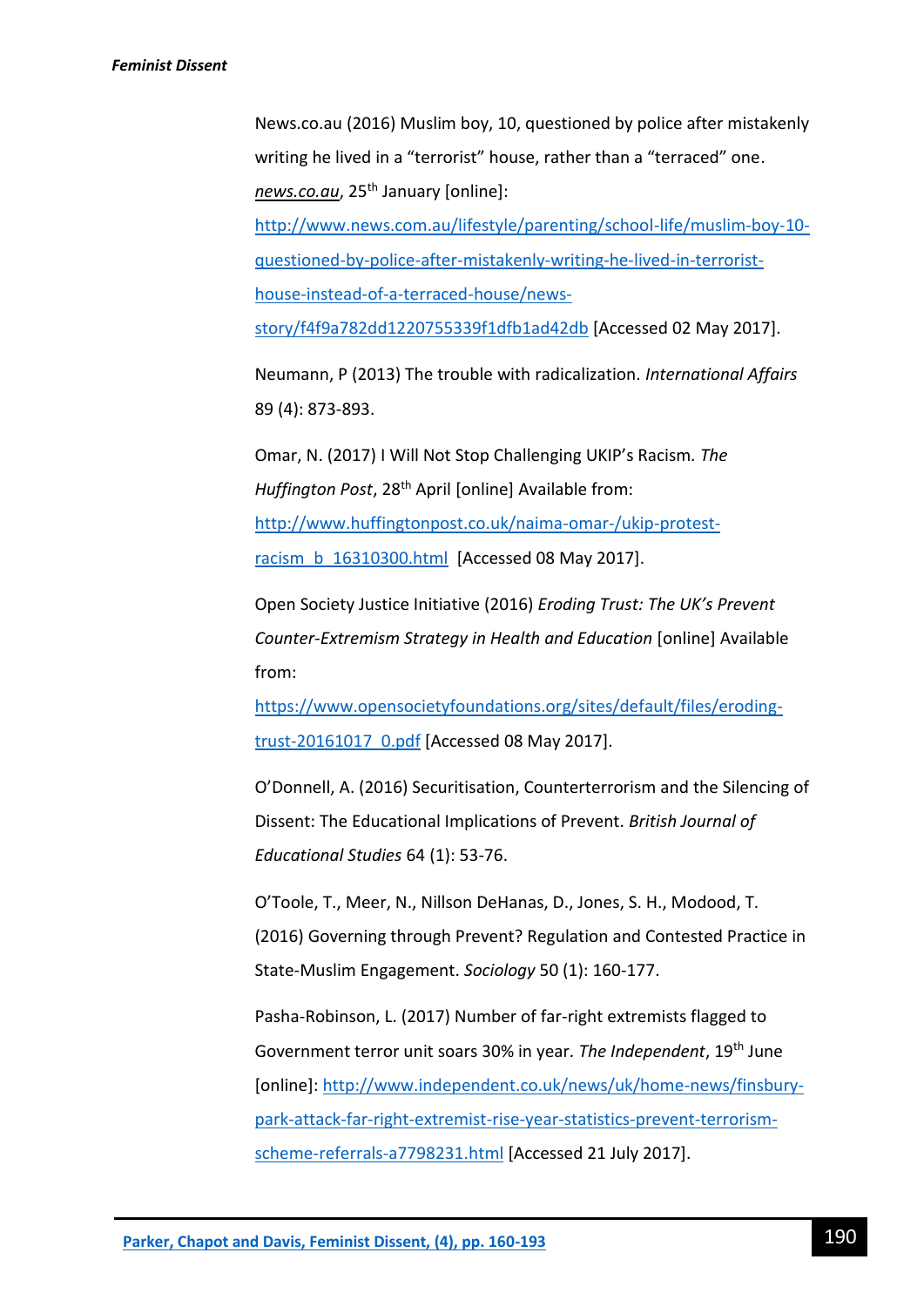Patel, P. (2016) The Damascene Conversion Of The Prevent Advisory Group*. The Huffington Post*, 19th September [online] Available from: [http://www.huffingtonpost.co.uk/pinakin-patel/the-damascene](http://www.huffingtonpost.co.uk/pinakin-patel/the-damascene-conversion-_b_12080952.html)[conversion-\\_b\\_12080952.html](http://www.huffingtonpost.co.uk/pinakin-patel/the-damascene-conversion-_b_12080952.html) [Accessed 08 May 2017].

Powell, L. (2016) Counter-Productive Counter-Terrorism. How is the dysfunctional discourse of Prevent failing to restrain radicalisation? *Journal for Deradicalisation* 8: 46-99.

Price, M. (2017) *The boy who watched IS beheading videos*. BBC [online] Available from:<http://www.bbc.co.uk/news/uk-38959615> [Accessed 08 May 2017].

Pues, V. (2016), *The Islamic State on Tumblr – Recruiting Western Women* The Hague: International Centre for Counter-Terrorism [online] Available from:<https://www.ict.org.il/UserFiles/ICT-ISIS-on-Social-Media-Pues.pdf> [Accessed 08 May 2017].

Qurashi, F. (2016) Prevent gives people permission to hate Muslims – it has no place in schools. *The Guardian*, 4<sup>th</sup> April [online] Available from: [https://www.theguardian.com/commentisfree/2016/apr/04/prevent](https://www.theguardian.com/commentisfree/2016/apr/04/prevent-hate-muslims-schools-terrorism-teachers-reject)[hate-muslims-schools-terrorism-teachers-reject](https://www.theguardian.com/commentisfree/2016/apr/04/prevent-hate-muslims-schools-terrorism-teachers-reject) [Accessed 08 May 2017].

Ragazzi, F. (2016) Suspect community or suspect category? The impact of counter-terrorism as 'policed multiculturalism''. *Journal of Ethnic and Migration Studies* 42 (5): 724-741.

Ramsay, P. (2017) Is Prevent a safe space? *Education, Citizenship and Social Justice* 12 (2): 143-158.

RT (2016) I live in a terrorist house: 10yo schoolboy interrogated by police over spelling error. *RT*, 20<sup>th</sup> January [online] Available from: <https://www.rt.com/uk/329539-schoolboy-terrorist-house-mistake/> [Accessed 02 May 2017].

Sageman, M. (2004) *Understanding terror networks* Philadelphia: University of Pennsylvania Press.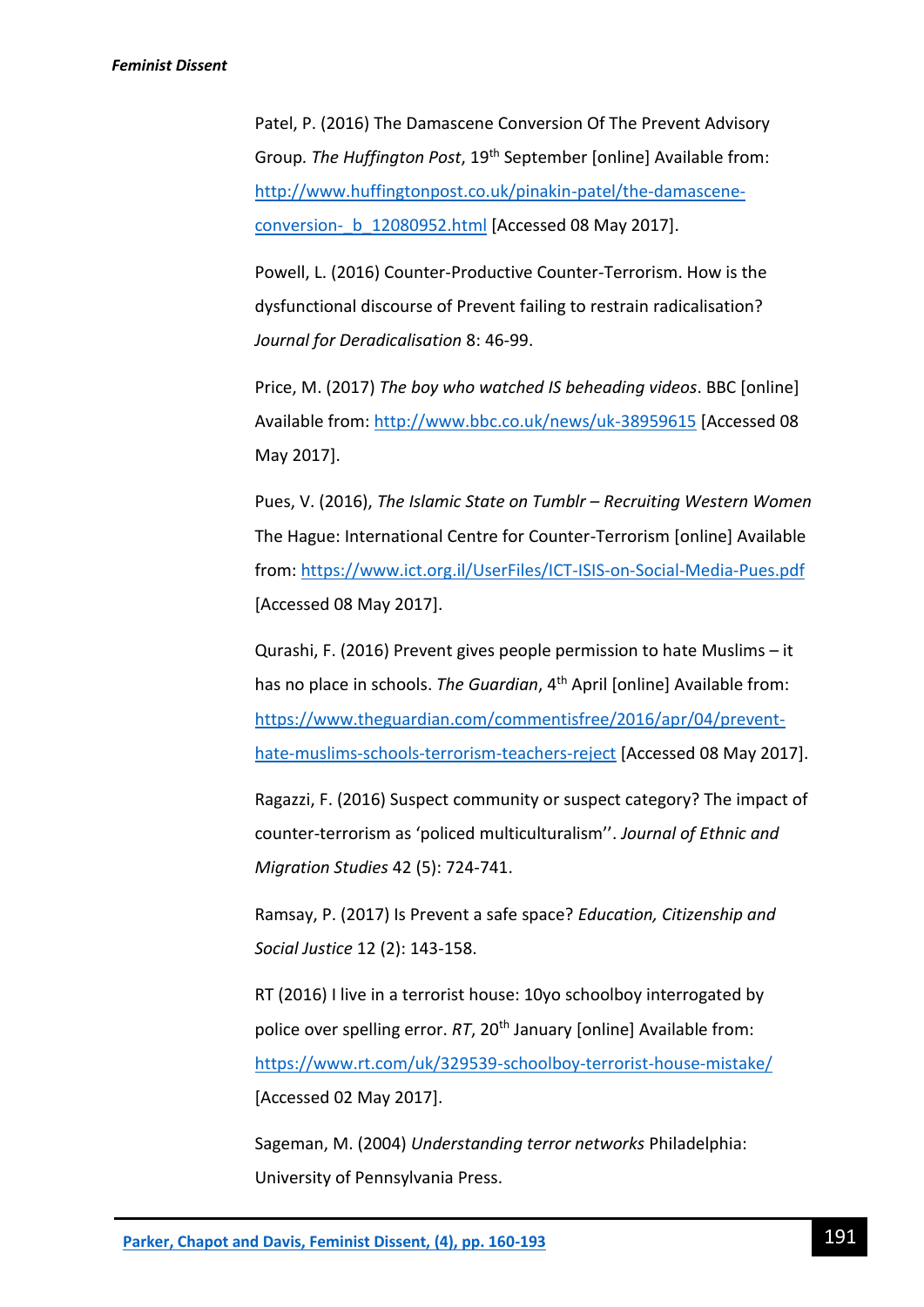### *Feminist Dissent*

Sageman, M. (2016) *Misunderstanding terrorism* Philadelphia: University of Pennsylvania Press.

Schmid, A. (2013), *Radicalisation, De-Radicalisation, Counter-Radicalisation: A Conceptual Discussion and Literature Review*. The Hague: International Centre for Counter Terrorism.

Shammas, J. (2016) Schoolboy quizzed by cops after "terrorist house" spelling mistake in English class. *Mirror*, 20<sup>th</sup> January [online]: [http://www.mirror.co.uk/news/world-news/schoolboy-quizzed-cops](http://www.mirror.co.uk/news/world-news/schoolboy-quizzed-cops-after-terrorist-7209383)[after-terrorist-7209383](http://www.mirror.co.uk/news/world-news/schoolboy-quizzed-cops-after-terrorist-7209383) [Accessed 02 May 2017].

Stevens, D. (2009) In Extremis: A Self-defeating Element in the "Preventing Violent Extremism" Strategy. *The Political Quarterly* 80 (4): 517-525.

Summerfield, D. (2016) Mandating doctors to attend counter-terrorism workshops is medically unethical. *BJPsych Bulletin* 40: 87-88.

Press Association (2016) Police quiz Muslim schoolboy after "terrorist house" spelling mistake. *East London and West Essex Guardian*, 20th January [online]: [http://www.guardian-](http://www.guardian-series.co.uk/news/national/14216620.Police__quizzed_10_year_old_Muslim_boy_over_terrorist_house_mistake_at_school_/)

series.co.uk/news/national/14216620.Police quizzed 10 year old Mu slim\_boy\_over\_terrorist\_house\_mistake\_at\_school / [Accessed 02 May 2017].

The Telegraph (2015) Thomas Evans: British al-Shabaab fighter's body will not be brought home. *The Telegraph*, 16th June [online]: [http://www.telegraph.co.uk/news/uknews/terrorism-in-the](http://www.telegraph.co.uk/news/uknews/terrorism-in-the-uk/11677317/Thomas-Evans-British-al-Shabaab-fighters-body-will-not-be-brought-home.html)[uk/11677317/Thomas-Evans-British-al-Shabaab-fighters-body-will-not](http://www.telegraph.co.uk/news/uknews/terrorism-in-the-uk/11677317/Thomas-Evans-British-al-Shabaab-fighters-body-will-not-be-brought-home.html)[be-brought-home.html](http://www.telegraph.co.uk/news/uknews/terrorism-in-the-uk/11677317/Thomas-Evans-British-al-Shabaab-fighters-body-will-not-be-brought-home.html) [Accessed 22 May 2017].

Thomas, P. (2015), 'Chapter 2 - Prevent and Community Cohesion in Britain: The worst of all possible worlds?' in Heath-Kelly, C., C. Beaker-Beall and L. Jarvis, *Counter Radicalisation: Critical Perspectives*. London and New York: Routledge Critical Terrorism, Studies: 36-53.